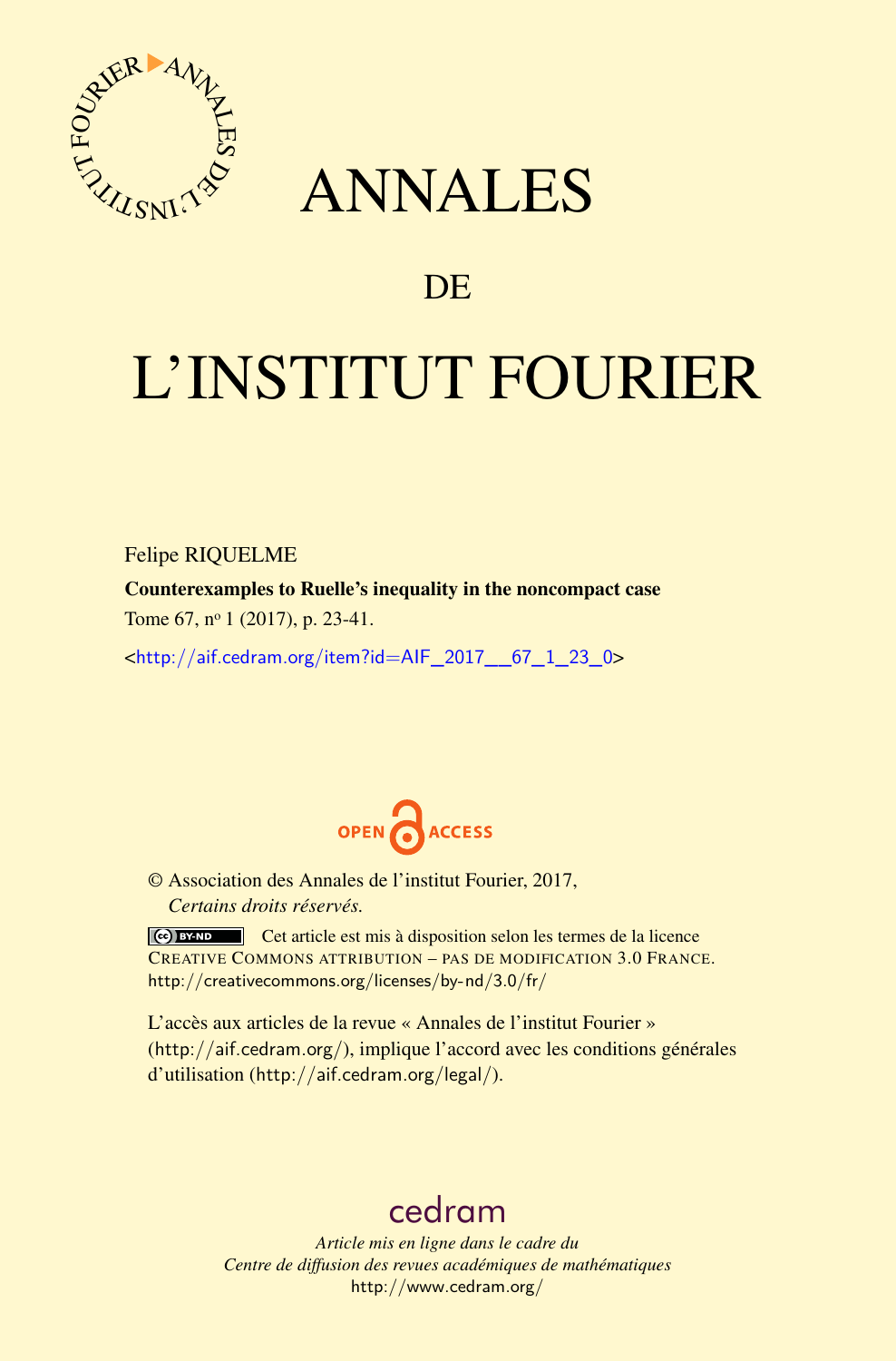#### COUNTEREXAMPLES TO RUELLE'S INEQUALITY IN THE NONCOMPACT CASE

#### **by Felipe RIQUELME (\*)**

ABSTRACT.  $\qquad$  In this paper we show that there exist smooth dynamical systems defined on noncompact Riemannian manifolds that do not satisfy Ruelle's inequality between entropy and Lyapunov exponents. More precisely, we construct dynamical systems that look like suspension flows over countable interval exchange transformations, so that the local behavior is that of a translation, whereas the entropy can take any nonzero value.

Résumé. — Dans cet article nous montrons qu'il existe des systèmes dynamiques lisses définis sur des variétés riemanniennes non compactes qui ne satisfont pas l'inégalité de Ruelle entre l'entropie et les exposants de Lyapounov. Plus précisément, nous construisons des systèmes dynamiques qui ressemblent aux flots de suspension au-dessus de transformations d'échanges d'intervalles dénombrables, de sorte que le comportement local est celui d'une translation, alors que l'entropie peut prendre n'importe quelle valeur non nulle.

#### **1. Introduction**

Let  $f: M \to M$  be a  $C^1$ -diffeomorphism of a Riemannian manifold and let  $\mu$  be an *f*-invariant probability measure on  $M$ . The measure-theoretic entropy of *f* with respect to  $\mu$ , denoted by  $h_{\mu}(f)$ , is an ergodic invariant measuring the exponential growth rate of the complexity of the dynamics from the point of view of  $\mu$ . The set of (Lyapunov–Perron) regular points in *M*, denoted by  $\Lambda$ , is the set of points where the asymptotic eigenvalues of the linearized dynamics of *df* are (somehow) well defined. These eigenvalues are called Lyapunov exponents of *f* (see definition in Section [2.2\)](#page-3-0). When *M*

Keywords: ergodic theory, Riemannian geometry, smooth dynamical systems, Lyapunov exponents, Ruelle's inequality.

Math. classification: 37A05, 37A35, 37C05, 37C10, 37C40.

<sup>(\*)</sup> The author wish to thank Pierre Arnoux, Vincent Delecroix, Sébastien Gouëzel, Godofredo Iommi, François Ledrappier, Barbara Schapira and Juan Souto for many useful discussions and commentaries that improved the paper.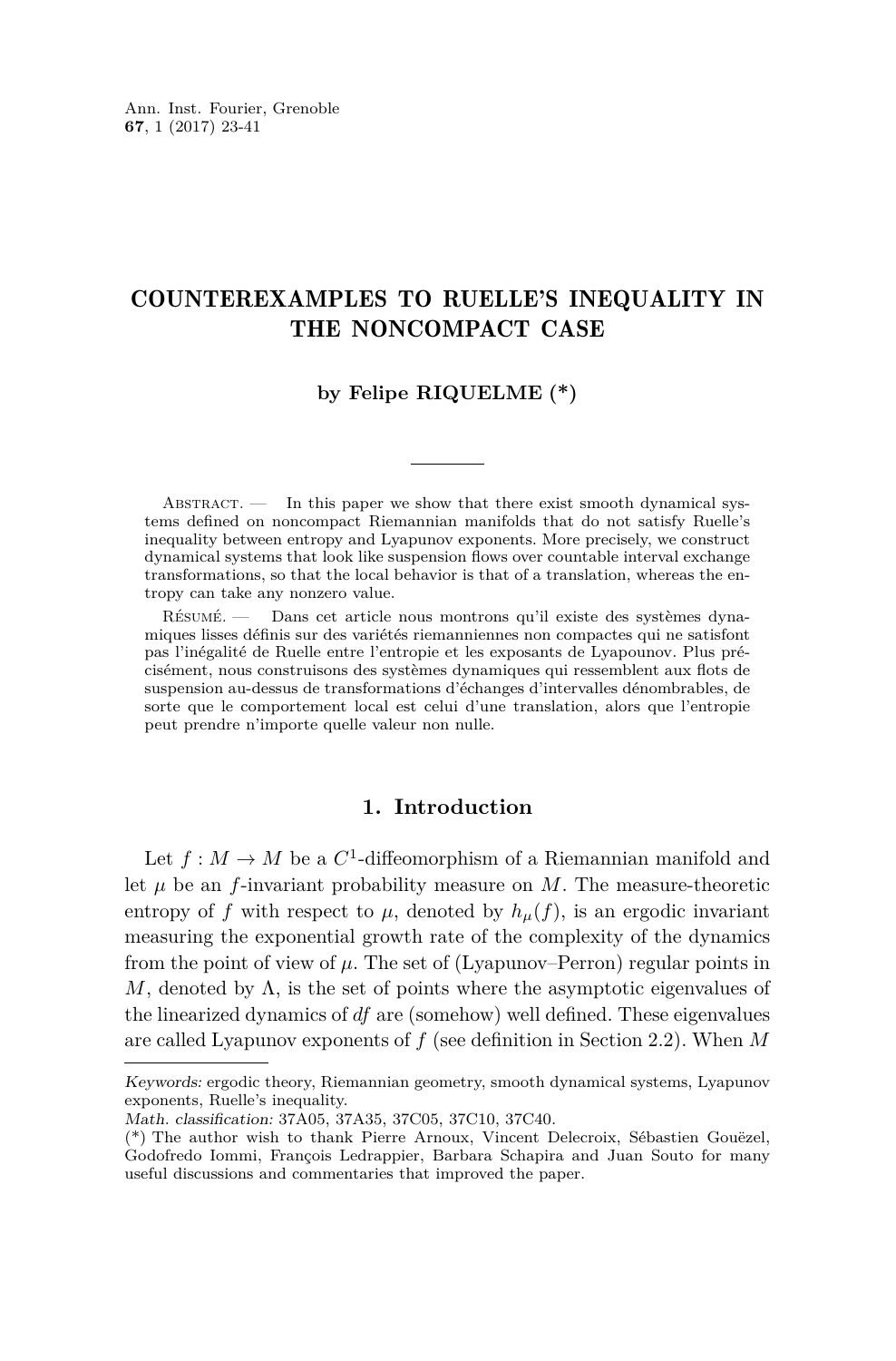is compact the set  $\Lambda$  has full measure (see [\[8\]](#page-19-0)). Moreover, Ruelle's inequality (see [\[9\]](#page-19-1)) says that the measure-theoretic entropy of  $f$  with respect to  $\mu$  is controlled by the sum of the positive Lyapunov exponents, that is

$$
h_{\mu}(f) \leqslant \int \chi^{+}(x) d\mu(x),
$$

where  $\chi^+(x)$  is the sum of the positive Lyapunov exponents at  $x \in \Lambda$ , counted with multiplicity.

When *M* is a noncompact Riemannian manifold, no general such statement is known. In [\[4\]](#page-19-2) the authors proved that Ruelle's inequality holds for diffeomorphisms with singularities on compact manifolds under some technical assumptions. Note that these diffeomorphisms can be understood like diffeomorphisms defined on noncompact manifolds. In any case, the compacity of the underlying manifold seems to be a crucial hypothesis.

The aim of this paper is to show that for any strictly positive real number, there is a smooth dynamical system defined on a noncompact manifold for which Ruelle's inequality is no longer satisfied. More precisely, we have

<span id="page-2-0"></span>THEOREM 1.1. — For all  $h \in (0,\infty]$  there exists a noncompact Riemannian manifold *M*, a  $C^{\infty}$ -diffeomorphism  $f : M \rightarrow M$  and an *f*-invariant probability measure  $\mu$  over  $M$ , whose measure-theoretic entropy satisfies  $h<sub>u</sub>(f) = h$  and such that *µ*-almost everywhere the Lyapunov exponents are equal to zero. In other words, we have

$$
0=\int \chi^+d\mu
$$

The key idea behind this theorem is the following. We will construct dynamical systems that look like suspension flows over countable interval exchange transformations, so that the local behavior is that of a translation, whereas the entropy comes from infinity.

Remark 1.2. — The Riemannian metric *g* of our construction is not complete. We know that we can always find a complete Riemannian metric conformal to  $g$  (see [\[7,](#page-19-3) Theorem 1]), but we cannot ensure that the Lyapunov exponents associated to this one remain equal to zero.

In Section [2](#page-3-1) we give some background on entropy, Lyapunov exponents and countable interval exchange transformations. Section [3](#page-5-0) is devoted to the construction of the manifold *M*, the diffeomorphism *f* and the measure  $\mu$ , that are used to prove Theorem [1.1](#page-2-0) in Section [4.](#page-13-0)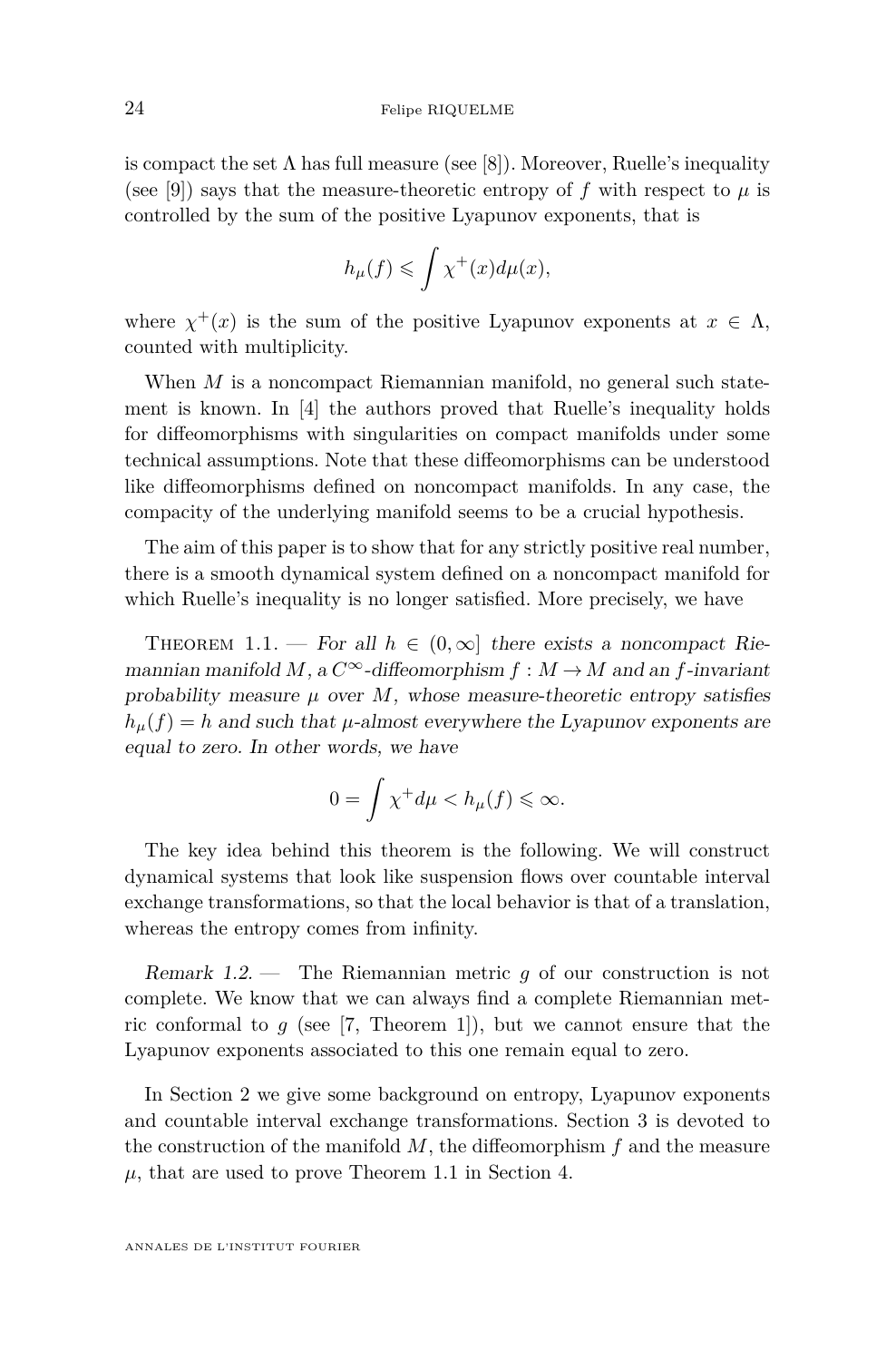#### **2. Preliminaries**

#### **2.1. Measure-theoretic entropy**

<span id="page-3-1"></span>Let  $(X, \mu)$  be a probability space and  $T: X \to X$  a measurable transformation. Let  $P$  be a finite measurable partition of X. The entropy of  $P$ with respect to  $\mu$ , denoted by  $H_{\mu}(\mathcal{P})$ , is defined as

$$
H_{\mu}(\mathcal{P}) = -\sum_{P \in \mathcal{P}} \mu(P) \log \mu(P).
$$

For all  $n \geq 0$  define the partition  $\mathcal{P}^n$  as the measurable partition consisting of all possible intersections of elements of  $T^{-i}P$ , for all  $i = 0, ..., n-1$ . The entropy of  $T$  with respect to the partition  $P$  is then defined as the limit

$$
h_{\mu}(T,\mathcal{P}) = \lim_{n \to \infty} \frac{1}{n} H_{\mu}(\mathcal{P}^n).
$$

The measure-theoretic entropy of *T*, with respect to  $\mu$ , is the supremum of the entropies  $h_\mu(T,\mathcal{P})$  over all measurable finite partitions  $\mathcal P$  of X, i.e.

$$
h_{\mu}(T) = \sup_{\mathcal{P} \text{ finite}} h_{\mu}(T, \mathcal{P}).
$$

We recall that the measure-theoretic entropy is invariant under (measure) conjugation (see for instance [\[10,](#page-19-4) Theorem 4.11]).

#### **2.2. Lyapunov exponents**

<span id="page-3-0"></span>In the study of a smooth dynamical system it is natural to linearize the dynamics, and the notion of Lyapunov exponents is particularly relevant. Let  $(M, g)$  be a Riemannian manifold and  $f : M \to M$  a  $C^1$ -map. For  $x \in M$ , let  $\|\cdot\|_x$  denote the Riemannian norm induced by *g* on  $T_xM$ . The point  $x$  is said to be (Lyapunov–Perron) regular if there exist numbers  $\{\lambda_i(x)\}_{i=1}^{s(x)}$ , called Lyapunov exponents, and a decomposition of the tangent space at *x* into  $T_xM = \bigoplus_{i=1}^{s(x)} E_i(x)$  such that

(1) for every tangent vector  $v \in E_i(x) \setminus \{0\}$ , we have

$$
\lim_{n \to \pm \infty} \frac{1}{n} \log ||d_x f^n v||_{f^n x} = \lambda_i(x), \text{ and}
$$

(2) the exponential growth rate of the determinant of  $d_x f^n$  is given by the sum of the Lyapunov exponents, that is

$$
\lim_{n \to \pm \infty} \frac{1}{n} \log |\det(d_x f^n)| = \sum_{i=1}^{s(x)} \lambda_i(x) \dim(E_i(x)).
$$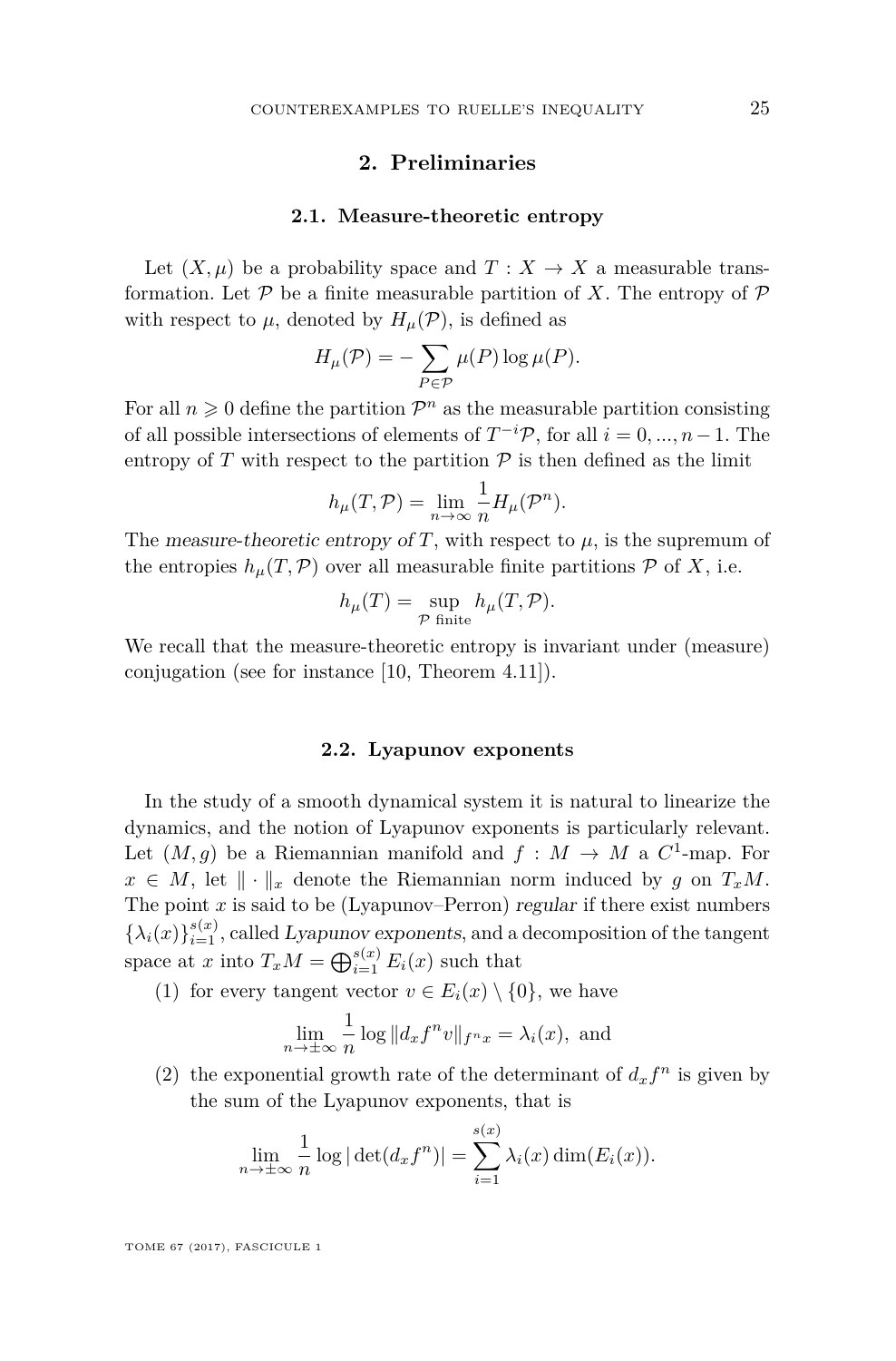Let  $\Lambda$  be the set of regular points. If  $x \in \Lambda$  and  $\lambda_i(x)$  is a positive Lyapunov exponent, locally the action of  $d_x f$  in the direction of  $E_i(x)$  is expanding. On the other hand, if  $\lambda_i(x)$  is a negative Lyapunov exponent, locally the action of  $d_x f$  in the direction of  $E_i(x)$  is contracting.

By a theorem of Oseledec  $([8],[5])$  $([8],[5])$  $([8],[5])$  $([8],[5])$  $([8],[5])$ , if  $\mu$  is an *f*-invariant probability measure on *M* such that  $\log^+ \|df\|$  and  $\log^+ \|df^{-1}\|$  are *µ*-integrable, the set  $\Lambda$ is a set of  $\mu$ -full measure. When *M* is compact and *f* is  $C^1$  these assumptions are always satisfied. In particular, by Oseledec's Theorem, the set  $\Lambda$ is a set of full measure for all *f*-invariant probability measures on *M*.

THEOREM 2.1 (Ruelle).  $-$  *Let M* be a compact Riemannian manifold and  $f: M \to M$  a  $C^1$ -diffeomorphism. Then, for every f-invariant probability measure  $\mu$  on  $M$ , we have

$$
h_{\mu}(f) \leqslant \int \chi^{+}(x) d\mu(x),
$$

where  $\chi^+(x) = \sum_{\lambda_i(x)>0} \lambda_i(x) \dim(E_i(x)).$ 

#### **2.3. Interval exchange transformations**

As said above, the main idea behind the construction of the family of counterexamples to Ruelle's inequality is to imitate the dynamics of a countable interval exchange transformation.

A countable interval exchange transformation is an invertible measurable map  $T : [0, 1) \rightarrow [0, 1)$  satisfying the following conditions

- (1) There is a strictly increasing sequence  $\{x_i\} \subset [0,1)$  and a sequence { $a_i$ } ⊂ R such that  $x_0 = 0$ ,  $\lim_{i \to \infty} x_i = 1$  and  $T(x) = x + a_i$  for all  $x \in [x_i, x_{i+1});$
- (2) The unique accumulation point of the set  $\{x_i + a_i\} \cup \{x_{i+1} + a_i\}$ is 1;

Denote by *m* the Lebesgue measure on  $[0,1)$  and let *T* be a countable interval exchange transformation. Since *T* is piecewisely defined by translations, it preserves *m*. We denote by  $\mathcal{I}_T$ , or simply  $\mathcal{I}$ , the partition of  $[0, 1)$  defined by the intervals  $\{[x_i, x_{i+1})\}_{i \geq 0}$ . This partition satisfies the following entropy property.

<span id="page-4-0"></span>PROPOSITION 2.2 (Blume, [\[3\]](#page-19-6)). — Let *T* be an interval exchange transformation. If  $h_m(T) > 0$  then  $H_m(\mathcal{I}) = \infty$ .

Let  $(X, m, T)$  be an ergodic probability dynamical system. We say that *T* is aperiodic if it is invertible and the set of periodic points is a set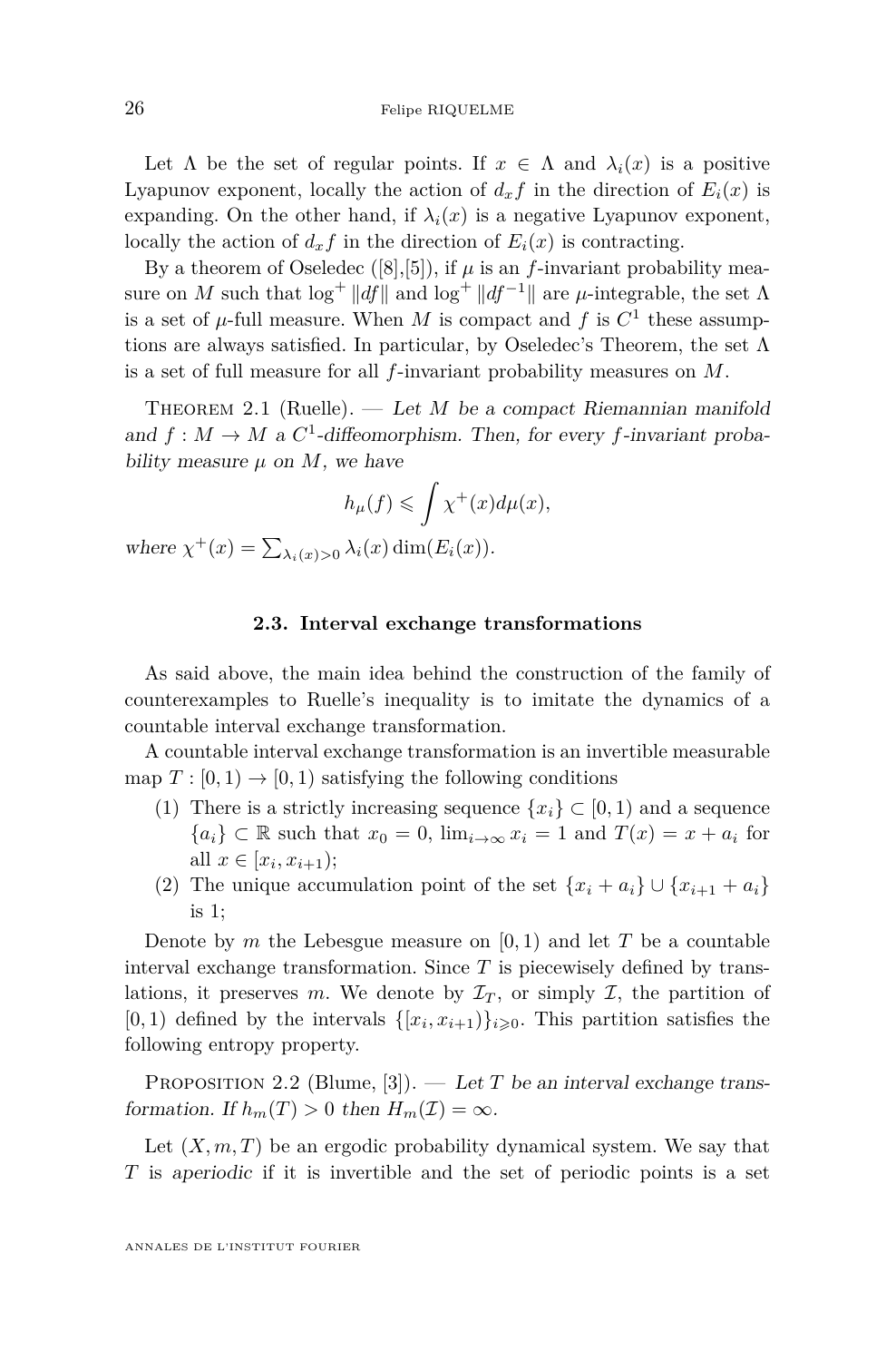of *m*-measure equal to zero. The following theorem says that the study of aperiodic dynamical can be reduced to the study of countable interval exchange transformations.

THEOREM 2.3 (Arnoux–Orstein–Weiss, [\[2\]](#page-18-0)). — Every aperiodic dynamical system is measurably conjugated to a countable interval exchange transformation over [0*,* 1) endowed with the Lebesgue measure.

This theorem give us plenty of useful dynamical systems to manipulate in order to construct our counterexamples. More precisely, since the entropy is invariant by measure-conjugation it follows that for all  $h \in (0, \infty]$  there exists a countable interval exchange transformation with measure-theoretic entropy  $h_m(T)$  equal to  $h$ .

#### <span id="page-5-0"></span>**3. Suspension flows as smooth dynamical systems**

The aim of this section is to construct a smooth dynamical system which looks roughly like a suspension flow over a fixed countable interval exchange transformation. Let  $T : [0,1) \rightarrow [0,1)$  be a countable interval exchange transformation and let  $I = (0,1)$  be the unit interval. We will consider the family  $\{I_i\}_{i\in\mathbb{N}}$  of subintervals of *I* defined as  $I_0 = (x_0, x_1)$  and  $I_i =$  $[x_i, x_{i+1})$  for all  $i \geq 1$ . For the sake of simplicity, we define  $l_i = m(I_i)$  and  $S = \{x_i\}_{i \in \mathbb{N}}$ . Note that since *T* is piecewise defined by translations, the map  $T|_{I\setminus S}$  is smooth.

#### **3.1. Construction of the Riemannian manifold**

<span id="page-5-1"></span>We are going to construct a function  $r: I \to \mathbb{R}^+ \cup \{+\infty\}$  such that  $r|_{I \setminus S}$ is smooth and  $\lim_{x\to x_i} r(x) = +\infty$  for all  $i \geqslant 0$ . Moreover, this function will be constant equal to 1 on a set of large Lebesgue measure. For all  $i \geqslant 0$ , consider a real number  $0 < b_i < l_i/2$ . The  $b_i$ 's will be properly chosen in section 4. We define five subintervals of  $I_i$  as follows:

$$
I_{i,1} = ]x_i, x_i + b_i/2[, \ I_{i,2} = [x_i + b_i/2, x_i + b_i], \ I_{i,3} = [x_i + b_i, x_{i+1} - b_i],
$$

$$
I_{i,4} = [x_{i+1} - b_i, x_{i+1} - b_i/2], \ I_{i,5} = [x_{i+1} - b_i/2, x_{i+1}].
$$

Let  $\alpha : \mathbb{R} \to [0,1]$  be a smooth function such that  $\alpha|_{(-\infty,0]} \equiv 1$ , the restriction  $\alpha|_I$  is strictly decreasing and  $\alpha|_{[1,\infty)} \equiv 0$ . Let  $\gamma_{i,2} : [x_i + b_i/2,$  $x_i + b_i$  → [0, 1] and  $\gamma_{i,4} : [x_{i+1} - b_i, x_{i+1} - b_i/2] \to [0, 1]$  be defined by  $\gamma_{i,2}(x) = (x - (x_i + b_i/2))/(b_i/2)$  and  $\gamma_{i,4}(x) = (x - (x_{i+1} - b_i))/(b_i/2).$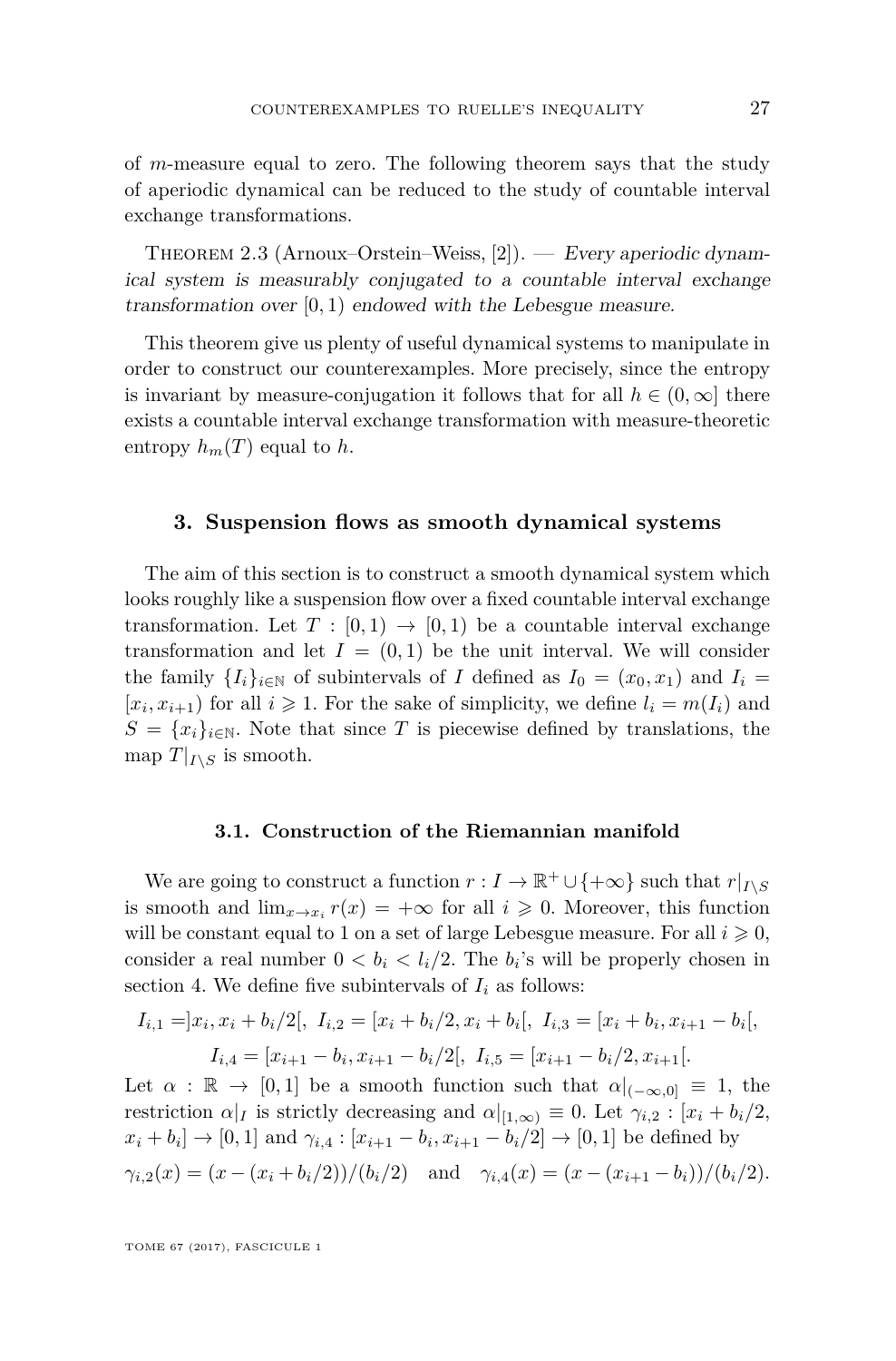Finally consider the function  $\alpha_i: I_i \to \mathbb{R}$  defined by

$$
\alpha_i(x) = \begin{cases}\n1, & \text{if } x \in I_{i,1} \\
(\alpha \circ \gamma_{i,2})(x), & \text{if } x \in I_{i,2} \\
0, & \text{if } x \in I_{i,3} \\
1 - (\alpha \circ \gamma_{i,4})(x), & \text{if } x \in I_{i,4} \\
1, & \text{if } x \in I_{i,5}.\n\end{cases}
$$

Note that, for all  $i \geqslant 0$ , the function  $\alpha_i$  is smooth by construction. In order to define the function *r*, we proceed as follows: first consider for all  $i \geq 0$ the function  $f_i: I_i \to \mathbb{R}^+$  defined by

$$
f_i(x) = \begin{cases} 1 - \log((x - x_i)/b_i), & \text{if } x \in (x_i, x_i + l_i/2] \\ 1 - \log((x_{i+1} - x)/b_i), & \text{if } x \in [x_i + l_i/2, x_{i+1}). \end{cases}
$$

The function  $f_i$  is smooth on  $(x_i, x_i + l_i/2)$  and  $(x_i + l_i/2, x_{i+1})$ . The map  $r_i: I_i \to \mathbb{R}$  defined by  $r_i(x) = \alpha_i(x) f_i(x) + (1 - \alpha_i(x))$  is smooth on  $I_i$ . It is constant equal to 1 over  $I_{i,3}$  since  $\alpha_i$  is equal to zero over  $I_{i,3}$ . It is equal to  $f_i$  over  $I_{i,1} \cup I_{i,5}$ . Finally, define the map  $r$  as  $r_i$  over  $I_i$  and equal to  $+\infty$  otherwise.



Figure 3.1. Graph of the function *r<sup>i</sup>*

Consider *T* and *r* as above. We define a topological space  $M = M(T, r)$ as the quotient  $I \times \mathbb{R}/\sim$  with the induced topology from  $I \times \mathbb{R}$ , where the equivalence relation  $\sim$  is defined by  $(x, r(x)) \sim (T(x), -r(x))$ . We denote by  $\pi : I \times \mathbb{R} \to M$  the canonical projection defined by this relation. Let  $[x, y] = \pi((x, y))$  be the projection of the point  $(x, y) \in I \times \mathbb{R}$  onto M. Our goal is to prove first the existence of a structure of smooth (noncompact) manifold on *M*, and second, that it admits a "nice" Riemannian metric.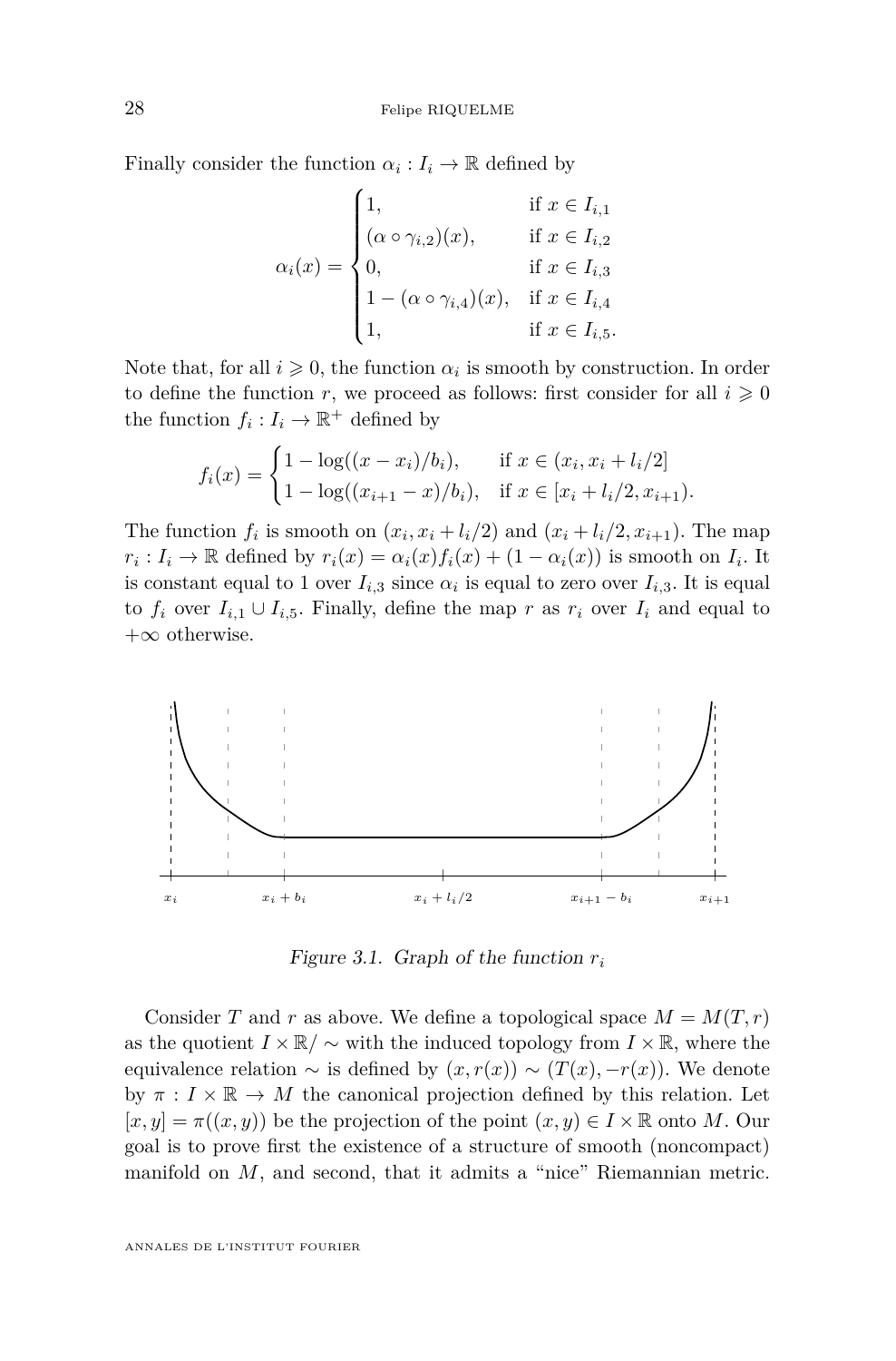Let *M*<sup>∗</sup> be the subset of *M* defined by

$$
M^* = \{ [x, y] \in M : x \in ]0, 1[, -r(T^{-1}x) < y < r(x) \}
$$

and let *F* be the subset of *M* defined by  $F = \{ [x, r(x)] : x \in I \setminus S \}.$ 



Figure 3.2. The topological space *M*

PROPOSITION 3.1. — The topological space  $M = M(T, r)$  admits a structure of smooth manifold.

Proof. — It suffices to construct an atlas by considering two families of local charts on *M*. For  $z = [x, y] \in M^*$ , let  $\varepsilon > 0$  be such that the Euclidean *ε*-ball centered at  $(x, y) \in \mathbb{R}^2$ , denoted by  $B((x, y), \varepsilon)$ , is contained in the set  $\pi^{-1}M^*$ . The local chart around *z* is then defined by the inverse map  $\psi_z^e = \pi^{-1}$  from  $\pi(B((x,y),\varepsilon))$  to  $B((x,y),\varepsilon)$ . Such a local chart will be called a first-kind local chart. On the other hand, if  $z = [\tilde{x}, r(\tilde{x})] \in F$ , the definition of a local chart around *z* is more delicate. Consider  $\tilde{x} \in I_j$  for some  $j \ge 0$ . Choose two real numbers  $0 < \varepsilon < \frac{1}{2} \min\{|\tilde{x} - x_j|, |\tilde{x} - x_{j+1}|\}$ and  $0 < \eta < \frac{1}{2}$ . We define the sets  $V_{+,j}^{\varepsilon,\eta}(z)$  and  $\overline{V}_{-,j}^{\varepsilon,\eta}(z)$  by

$$
V_{+,j}^{\varepsilon,\eta}(z) = \{(x,y) : |x - \tilde{x}| < \varepsilon, \ r(x) - \eta < y \leqslant r(x)\}
$$

and

$$
V_{-,j}^{\varepsilon,\eta}(z) = \{(x,y) : |x - T\tilde{x}| < \varepsilon, \ -r(x) \leq y < -r(x) + \eta\}.
$$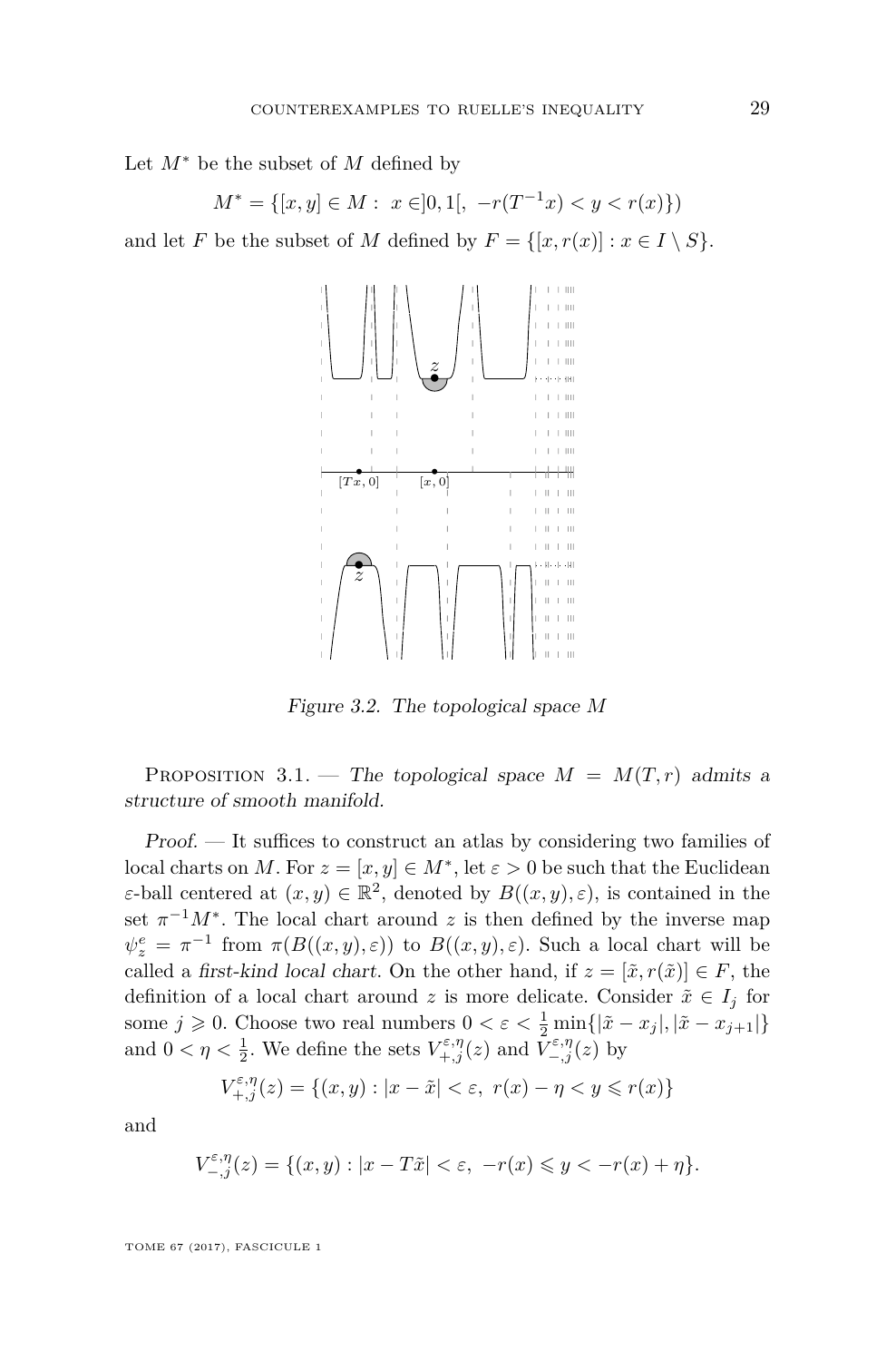

Note that the set  $V^{\varepsilon,\eta}(z) = \pi(V^{\varepsilon,\eta}_{+,j}(z) \cup V^{\varepsilon,\eta}_{-,j}(z))$  is an open neighbourhood of *z*. Moreover, the application  $\psi_z^{\varepsilon,\eta}: V^{\varepsilon,\eta}(z) \to \mathbb{R}^2$ , defined by

$$
\psi_z^{\varepsilon,\eta}([x,y]) = \begin{cases} (x,y-r(x)), & \text{if } (x,y) \in V_{+,j}^{\varepsilon,\eta}(z) \\ (x,y+r(x)), & \text{if } (Tx,y) \in V_{-,j}^{\varepsilon,\eta}(z), \end{cases}
$$

defines a local chart around z that we will call second-kind local chart.

It remains to show that all transition maps between local charts are smooth. It is straightforward for two local charts of the first-kind or two local charts of second-kind. In both cases we obtain the identity as transition map. Consider a local chart  $\psi_1$  of first-kind and a local chart  $\psi_2$  of secondkind. The transition map  $\psi_1 \circ \psi_2^{-1}$  will be of the form  $(x, y) \mapsto (x, y + r(x))$ or  $(x, y) \mapsto (Tx, y - r(x))$  depending on the domain  $V_{+,j}^{\varepsilon,\eta}(z)$  or  $V_{-,j}^{\varepsilon,\eta}(z)$  that we take. If we consider now the transition map  $\psi_2 \circ \psi_1^{-1}$ , it will be of the form  $(x, y) \mapsto (x, y - r(x))$  or  $(x, y) \mapsto (T^{-1}x, y - r(T^{-1}x))$  depending also on the same domains. In both cases, the transition maps are smooth since *r* and *T* are smooth on their respective domains. □

Observe that  $M^*$  is the image of the set  $N = \{(x, y) \in \mathbb{R}^2 : x \in ]0,1[$ ,  $-r(T^{-1}x) < y < r(x)$  under the projection map  $\pi$ . Since  $\pi|_N$  is a homeomorphism, the Euclidean metric  $\tilde{g}^e$  on  $\mathbb{R}^2$  induces a natural Riemannian metric  $g^e = (\pi|_N^{-1})^* \tilde{g}^e$  on  $M^*$ . This Euclidean metric  $g^e$  cannot be extended to the whole manifold *M* because the local charts around the points of *F*, where  $r$  is not locally constant, cause distortion of the Euclidian metric.

DEFINITION 3.2. — Let *M* be a smooth manifold. Let  $g^1$  and  $g^2$  be two Riemannian metrics on M. We say that  $g^1$  and  $g^2$  are pointwise equivalent if for all  $p \in M$  there exists a constant  $C(p) \geq 1$  such that for all  $v \in T_pM$ ,

$$
C(p)^{-1} \leqslant \frac{g_p^1(v,v)}{g_p^2(v,v)} \leqslant C(p).
$$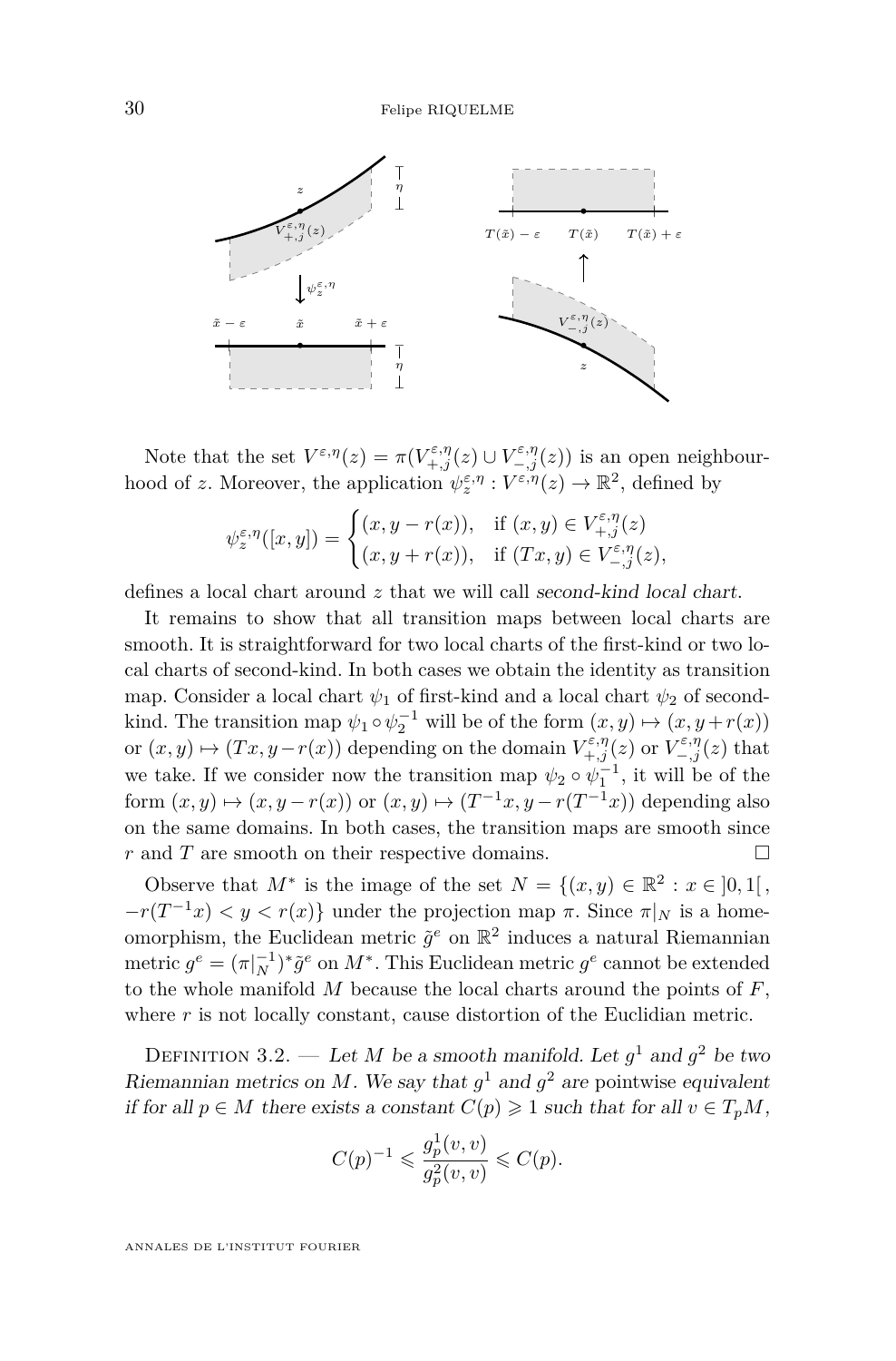<span id="page-9-1"></span>PROPOSITION 3.3. — The smooth manifold  $M = M(T, r)$  admits a Riemannian metric  $g$ , which is pointwise equivalent to the Euclidian metric  $g^e$ in restriction to *M*<sup>∗</sup> .

Proof. — Let  $z \in F$  and choose some  $\varepsilon > 0$  and  $0 < \delta < 1/2$  such that the second-kind local chart around *z* is well defined. Define a Riemannian metric  $h^{\delta}$  on  $V^{\varepsilon,\delta}(z)$  by  $h^{\delta} = (\psi^{\varepsilon,\delta}_z)^* \tilde{g}^e$ . This Riemannian metric is well defined since the transition map between two local charts of second-kind is the identity. Let  $R^{\delta}$  be the set defined by

$$
R^{\delta} = \{ [x, y] \in M : x \in I \setminus S, -r(T^{-1}x) < y < -r(T^{-1}x) + \delta
$$
\nor

\n
$$
r(x) - \delta < y \leq r(x) \}.
$$

Note that  $R^{\delta}$  is the set of all the points contained in some  $V^{\delta,\varepsilon}(w)$ , with  $w \in F$ . Choose now a smooth function  $\rho_{\delta}: M \to [0,1]$  such that  $\rho_{\delta}|_{M \setminus R^{\delta}} \equiv$ 1,  $\rho_{\delta}|_F \equiv 0$  and  $0 < \rho_{\delta} < 1$  otherwise. The metric  $g^{\delta}$  defined by  $g^{\delta} =$  $\rho_{\delta} g^e + (1 - \rho_{\delta}) h^{\delta}$  is by construction a Riemannian metric. It coincides with the Euclidean metric  $g^e$  on  $M \setminus R^{\delta}$ .

<span id="page-9-0"></span>LEMMA 3.4. — The Riemannian metrics  $g^e$  and  $g^{\delta}$  are pointwise equivalent on *M*<sup>∗</sup> .

Proof of Lemma [3.4.](#page-9-0) — Let  $z = [x, y] \in M^*$ . We denote by  $\|\cdot\|_z^{\delta}$  (resp.  $\|\cdot\|_z^e$ <sup>(1)</sup> the norm induced by  $g^{\delta}$  (resp.  $g^e$ ) on  $T_zM$ . Let  $\tilde{z} \in F$  and  $\varepsilon, \delta > 0$ such that  $\psi_{\tilde{z}}^{\varepsilon,\delta}$  is well defined. We denote by  $||d_z\psi_{\tilde{z}}^{\varepsilon,\delta}||$  the operator norm of the map  $d_z\psi_{\tilde{z}}^{\varepsilon,\delta} : (T_zM, g_z^e) \to (\mathbb{R}^2, \tilde{g}^e)$ . Then, if  $z \in V_{+,j}^{\varepsilon,\delta}(\tilde{z})$ , in local coordinates we have

$$
d_z\psi_{\tilde{z}}^{\varepsilon,\delta} = \begin{pmatrix} 1 & 0 \\ -r'(x) & 1 \end{pmatrix}, d_{\psi_{\tilde{z}}^{\varepsilon,\delta}z}(\psi_{\tilde{z}}^{\varepsilon,\delta})^{-1} = \begin{pmatrix} 1 & 0 \\ r'(x) & 1 \end{pmatrix}.
$$

On the other hand, if  $z \in V_{-,j}^{\varepsilon,\delta}(\tilde{z})$ , in local coordinates we have

$$
d_z\psi_{\tilde{z}}^{\varepsilon,\delta} = \begin{pmatrix} 1 & 0 \\ r'(T^{-1}x) & 1 \end{pmatrix}, \ d_{\psi_{\tilde{z}}^{\varepsilon,\delta}z}(\psi_{\tilde{z}}^{\varepsilon,\delta})^{-1} = \begin{pmatrix} 1 & 0 \\ -r'(T^{-1}x) & 1 \end{pmatrix}.
$$

Note that in  $\mathbb{R}^n$  the Euclidian norm  $\|\cdot\|_2$  is comparable with the maximum norm  $\|\cdot\|_{\infty}$  by

$$
\|\cdot\|_\infty\leqslant \|\cdot\|_2\leqslant n\|\cdot\|_\infty.
$$

Since *M* is a 2-dimensional manifold, we can check that  $1 \leq \Vert d_z \psi_{\tilde{z}}^{\varepsilon,\delta} \Vert \leq$  $2(1+|r'(x)|)$  and  $1 \leq |d_{\psi_{\tilde{z}}^{\varepsilon,\delta}z}(\psi_{\tilde{z}}^{\varepsilon,\delta})^{-1}|| \leq 2(1+|r'(x)|)$ . Thus, for all  $v \in$ 

<sup>&</sup>lt;sup>(1)</sup> Do not confuse the norm  $\|\cdot\|^{\delta}$  with a power of the norm  $\|\cdot\|$ .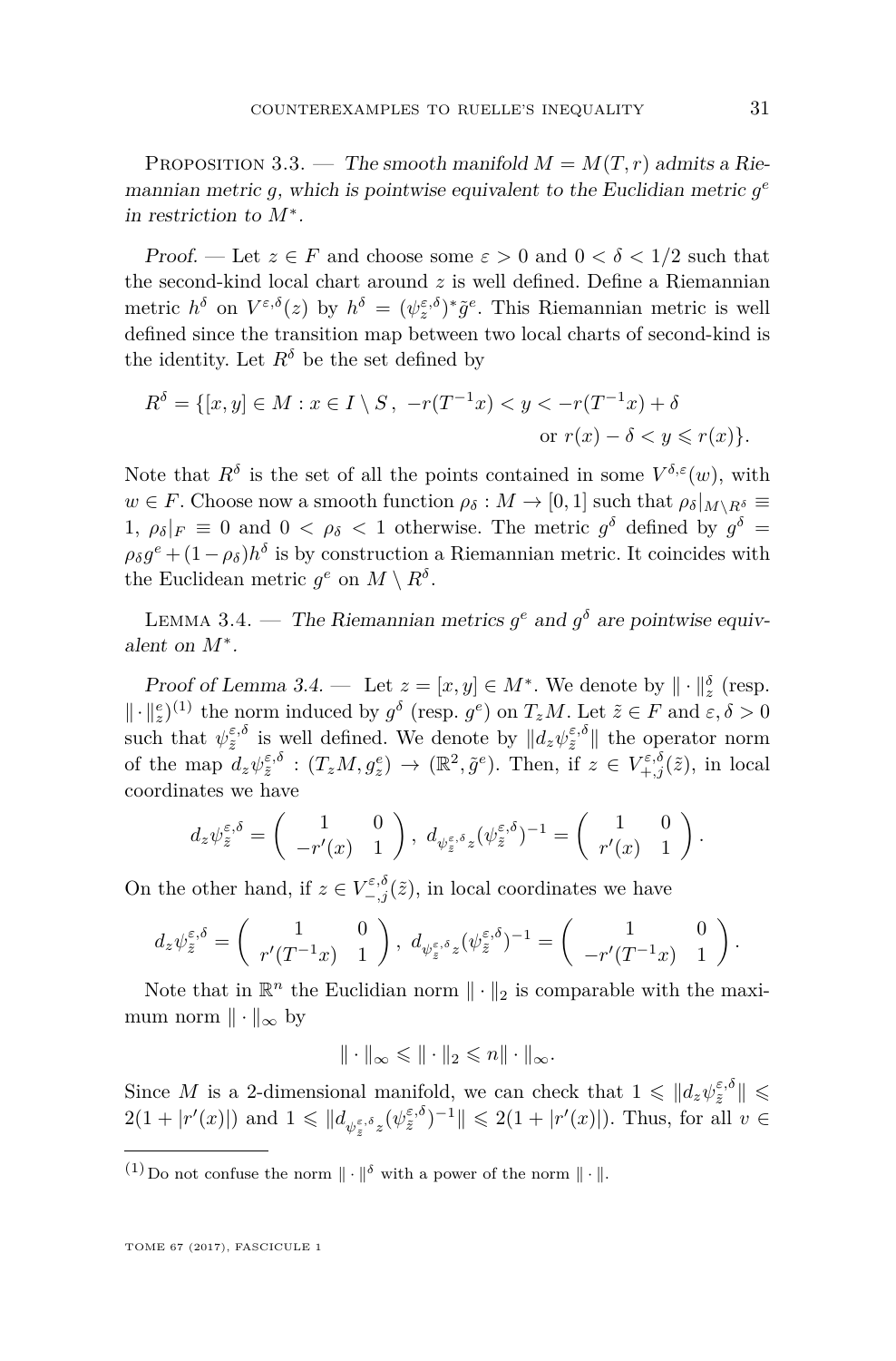*TzM*, we have

$$
(\|v\|_{z}^{\delta})^{2} = g_{z}^{\delta}(v,v) = \rho_{\delta}(z)g_{z}^{\epsilon}(v,v) + (1 - \rho_{\delta})h^{\delta}(v,v)
$$
  
\n
$$
= \rho_{\delta}(z)g_{z}^{\epsilon}(v,v) + (1 - \rho_{\delta})g^{\epsilon}(dz\psi_{\tilde{z}}^{\epsilon,\delta}(v), d_{z}\psi_{\tilde{z}}^{\epsilon,\delta}(v))
$$
  
\n
$$
\leq \rho_{\delta}(z)g_{z}^{\epsilon}(v,v) + (1 - \rho_{\delta})||d_{z}\psi_{\tilde{z}}^{\epsilon,\delta}||^{2}g_{z}^{\epsilon}(v,v)
$$
  
\n
$$
\leq ||d\psi_{\tilde{z}}^{\epsilon,\delta}||^{2}(||v||_{z}^{\epsilon})^{2},
$$

and

$$
(\|v\|_{z}^{\epsilon})^{2} = (\|(d_{z}\psi_{\tilde{z}}^{\epsilon,\delta})^{-1} d_{z}\psi_{\tilde{z}}^{\epsilon,\delta}(v)\|_{z}^{\epsilon})^{2}
$$
  
\$\leqslant \|(d\_{z}\psi\_{\tilde{z}}^{\epsilon,\delta})^{-1}\|^{2} (\|d\_{z}\psi\_{\tilde{z}}^{\epsilon,\delta}(v)\|\_{z}^{\epsilon})^{2}\$  
= \|(d\_{z}\psi\_{\tilde{z}}^{\epsilon,\delta})^{-1}\|^{2} (\|v\|\_{z}^{\delta})^{2} .

For  $z = [x, y] \in M^*$  define  $C(z)$  as  $C(z) = (2 + 2|r'(x)|)$ . It follows that for all  $v \in T_zM$ , we have

(3.1) 
$$
C(z)^{-1} \|v\|_{z}^{e} \leq \|v\|_{z}^{\delta} \leq C(z) \|v\|_{z}^{e}.
$$

This concludes the proof of Proposition [3.3.](#page-9-1)

Observe that the constant *C* introduced in the proof of Lemma [3.4](#page-9-0) is not optimal. In fact, when *r* is locally constant, both metrics locally coincide.

#### **3.2. The diffeomorphism**

From now on  $(M, g^{\delta})$  is the Riemannian manifold constructed in Subsec-tion [3.1.](#page-5-1) The suspension flow  $(\phi^t)$  on *M* is defined as follows. For all  $t \in \mathbb{R}$ we define  $\phi^t : M \to M$  by  $\phi^t([x, y]) = [x, y + t]$ . The unit map  $\phi^1 = \phi$  of the suspension flow satisfies

$$
\phi([x, y]) = \begin{cases} [x, y+1] & \text{if } y+1 < r(x) \\ [Tx, y+1-2r(x)] & \text{if } y+1 \ge r(x). \end{cases}
$$

PROPOSITION 3.5. — The map  $\phi : M \to M$  is smooth.

Proof. — Recall that the map  $\phi$  is smooth if, for all local charts  $\psi_{\alpha}$  and  $\psi_{\beta}$ , the map  $\phi_{\alpha,\beta} = \psi_{\alpha} \circ \phi \circ \psi_{\beta}^{-1}$  is smooth whenever it is defined. If  $\psi_{\alpha}$  and  $\psi_{\beta}$  are first-kind local charts, the map  $\phi_{\alpha,\beta}$  is equal to  $(x, y) \mapsto (x, y + 1)$ or  $(x, y) \mapsto (Tx, y + 1 - 2r(x))$ . If  $\psi_{\alpha}$  is a first-kind local chart and  $\psi_{\beta}$  is a second-kind local chart, the map  $\phi_{\alpha,\beta}$  is equal to  $(x,y) \mapsto (Tx, y+1-r(x)).$ If  $\psi_{\alpha}$  is a second-kind local chart and  $\psi_{\beta}$  is a first-kind local chart, the map  $\phi_{\alpha,\beta}$  is equal to  $(x,y) \mapsto (x, y+1-r(x))$ . Since  $r \geq 1$ , there are no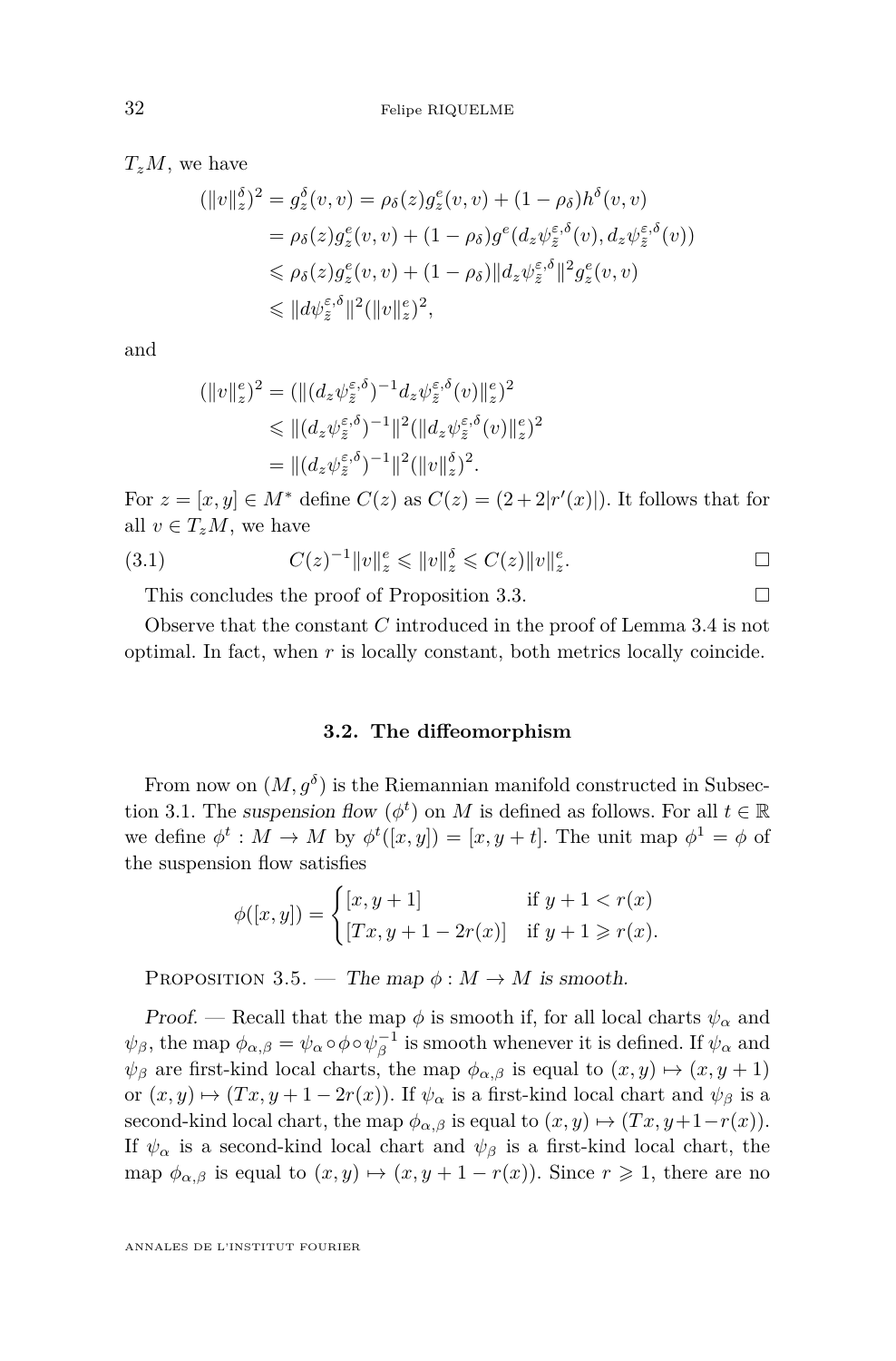

Figure 3.3. The flow  $(\phi^t)$ 

more possibilities for the map  $\phi_{\alpha,\beta}$ . The regularity of *r* and *T* implies the conclusion of the proposition.

Let  $||d\phi||_{\delta}$  be the operator norm of  $d\phi$  with respect to the norm  $g^{\delta}$ . When  $z \in M^* \cap \phi^{-1}(M^*)$ , consider also the operator norm  $||d_z\phi||_e$  of  $d\phi$ with respect to the Euclidean norm  $g^e$ . Next proposition says that we can compare these operator norms by an explicit "nice" function. This fact will be fundamental in section 4 and justifies the manner in which  $g^{\delta}$  has been defined.

<span id="page-11-0"></span>PROPOSITION 3.6. — There exists an explicit measurable function  $\beta$ :  $M^* \cap \phi^{-1}(M^*) \to \mathbb{R}^+$ , defined in [\(3.3\)](#page-12-0), such that for all  $z \in M^* \cap \phi^{-1}(M^*)$ , we have

<span id="page-11-1"></span>(3.2) k*dzφ*k*<sup>δ</sup>* 6 *β*(*z*)k*dzφ*k*e.*

Proof. — Using computations in the proof of Lemma [3.4](#page-9-0) for all  $z \in$  $M^* \cap \phi^{-1}(M^*)$  and for all  $v \in T_zM$ , we obtain

$$
||d_z\phi(v)||_{\phi_z}^{\delta} \leq C(\phi(z))||d_z\phi(v)||_{\phi_z}^{\epsilon}
$$
  
\n
$$
\leq C(\phi(z))||d_z\phi||_e ||v||_z^{\epsilon}
$$
  
\n
$$
\leq C(\phi(z))C(z)||d_z\phi||_e ||v||_z^{\delta}
$$
  
\n
$$
\leq \beta_0(z)||d_z\phi||_e ||v||_z^{\delta},
$$

where  $\beta_0(z) = (2 + 2|r'(x)|) \max\{(2 + 2|r'(x)|), (2 + 2|r'(Tx)|)\}$ . Recall that  $g^{\delta}$  and  $g^e$  coincide on  $M \setminus R^{\delta}$ . Let  $K^{\delta}$  be the set  $K_{\delta} = \{ [x, y] :$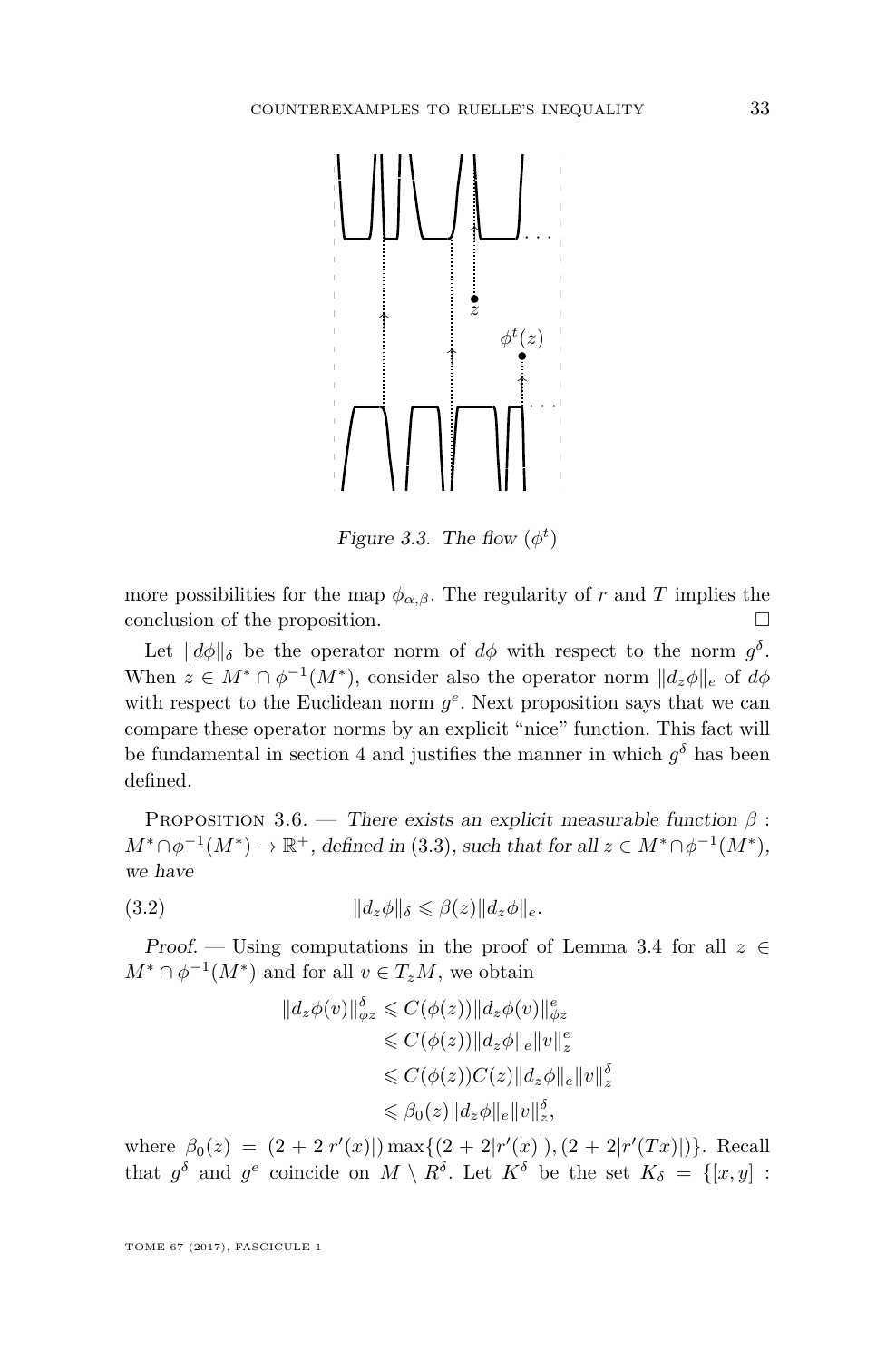$$
-r(T^{-1}x) + \delta < y < r(x) - (1+\delta)
$$
. Then, for  $\beta(z)$  defined by

<span id="page-12-0"></span>(3.3) 
$$
\beta(z) = \beta_0(z) \mathbf{1}_{M \setminus K_\delta}(z) + \mathbf{1}_{K_\delta}(z)
$$

we conclude the proof of Proposition [3.6.](#page-11-0)

Remark that, for  $z = [x, y] \in M^* \cap \phi^{-1}(M^*)$ , the differential  $d_z \phi$  is represented in local coordinates by the identity matrix if  $y + 1 < r(x)$ . If  $y + 1 > r(x)$ , with  $x \in I \setminus \{x_i\}$ , the differential  $d_z \phi$  is represented in local coordinates by the matrix

$$
d_z \phi = \left( \begin{array}{cc} 1 & 0 \\ -2r'(x) & 1 \end{array} \right).
$$

#### **3.3. A finite invariant measure**

There is a natural  $(\phi^t)$ -invariant measure  $\tilde{\mu}$  on *M* defined as follows. For a Borel set  $A \subset M$ , define  $\tilde{\mu}(A)$  as

$$
\tilde{\mu}(A) = \int_0^1 \int_{-r(T^{-1}x)}^{r(x)} \mathbf{1}_{\pi^{-1}(A)}(x, y) dy dx.
$$

Since the Lebesgue measure *m* is invariant by translation and  $\phi^t$  acts by translations over the vertical lines, the measure  $\tilde{\mu}$  is  $(\phi^t)$ -invariant.

PROPOSITION 3.7. — The measure  $\tilde{\mu}$  is finite.

Proof. — It is enough to prove that  $\int_I r(x) dm$  is finite. Recall that on  $I_{i,1} \cup I_{i,2}$  we have  $r(x) \leq 2 - \log((x-x_i)/b_i)$ , whereas on  $I_{i,4} \cup I_{i,5}$  we have *r*(*x*) ≤ 2 − log( $(x_{i+1} - x)/b_i$ ). Since  $r|_{I_{i,3}} \equiv 1$ , we obtain

$$
\int_0^1 \int_0^{r(x)} 1 dy dx = \sum_{i \in \mathbb{N}} \int_{I_i} r(x) dx
$$
  
\n
$$
\leqslant \sum_{i \in \mathbb{N}} \left[ 2 \left( \int_0^{b_i} 2 - \log(x/b_i) dx \right) \right] + l_i - 2b_i
$$
  
\n
$$
= \sum_{i \in \mathbb{N}} 4b_i + l_i
$$
  
\n
$$
\leqslant 5.
$$

DEFINITION 3.8. — We define the  $\phi$ -invariant probability measure  $\mu$  on *M* as the normalized measure of  $\tilde{\mu}$ .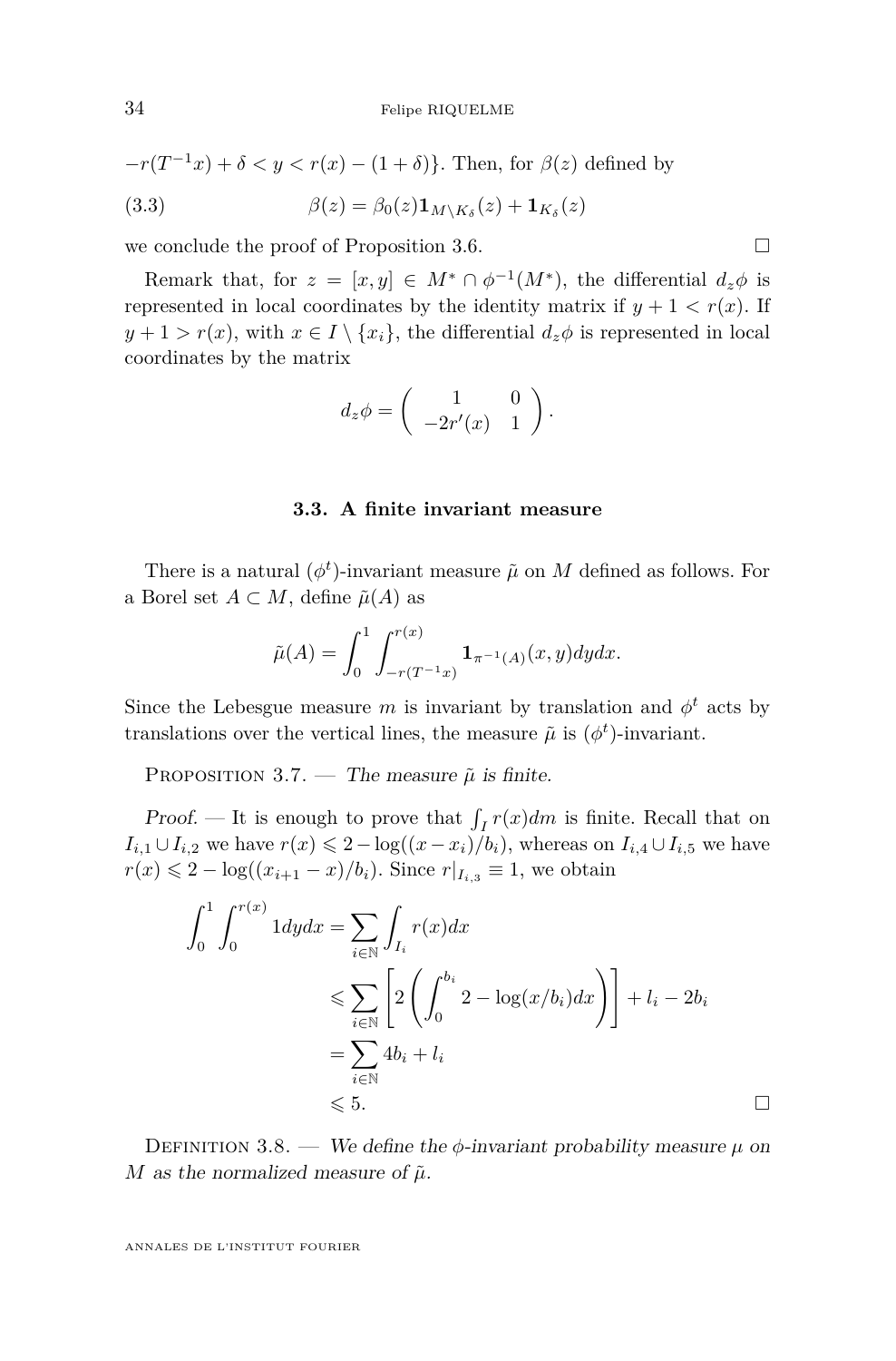#### **4. Proof of Theorem [1.1](#page-2-0)**

<span id="page-13-0"></span>In this section we will consider an arbitrary aperiodic countable interval exchange transformation  $(I, m, T)$  of entropy  $h \in (0, \infty]$ . We also consider the Riemannian manifold  $(M, g^{\delta})$  constructed in section 3, the  $C^{\infty}$ -map  $\phi = \phi^1$  defined as the time-one map of the suspension flow and the  $\phi$ invariant probability measure  $\mu$  as in the previous section. Recall that  $g^e$ is the Riemannian metric defined on the subset *M*<sup>∗</sup> of *M*, induced by the Euclidean metric on  $\mathbb{R}^2$ .

#### **4.1. Some technical lemmas**

The aim of this subsection is to prove that under some additional condition on the roof function  $r$ , easy to ensure, the assumption of Oseledec's Theorem for  $d\phi$  and  $d\phi^{-1}$  holds.

<span id="page-13-1"></span>Lemma 4.1. — Define the function *h* by

$$
h(x) = \begin{cases} 2 + 2|r'(x)| & \text{if } x \in I \setminus S \\ 0 & \text{otherwise.} \end{cases}
$$

*If* −  $\sum_{i\geqslant 0} b_i \log b_i < \infty$ , then  $\log^+(h)$  is *m*-integrable on *I*.

Proof. — It suffices to prove that  $x \mapsto \log(1 + |r'(x)|)$  is *m*-integrable on *I* since

$$
h(x) \leq \log(2) + \log(1 + |r'(x)|).
$$

Note that, on the interval  $I_i$ , the roof function is defined by

$$
r(x) = \alpha_i(x) f_i(x) + (1 - \alpha_i(x)).
$$

It follows that  $|r'(x)| \leq |\alpha'_i(x)||f_i(x) - 1| + |f'_i(x)|$ . Thus, we have

$$
|r'(x)| \leqslant \begin{cases} b_i/(x - x_i) & \text{if } x \in I_{i,1} \\ C/b_i & \text{if } x \in I_{i,2} \\ 0 & \text{if } x \in I_{i,3} \\ C/b_i & \text{if } x \in I_{i,4} \\ b_i/(x_{i+1} - x) & \text{if } x \in I_{i,5} \end{cases}
$$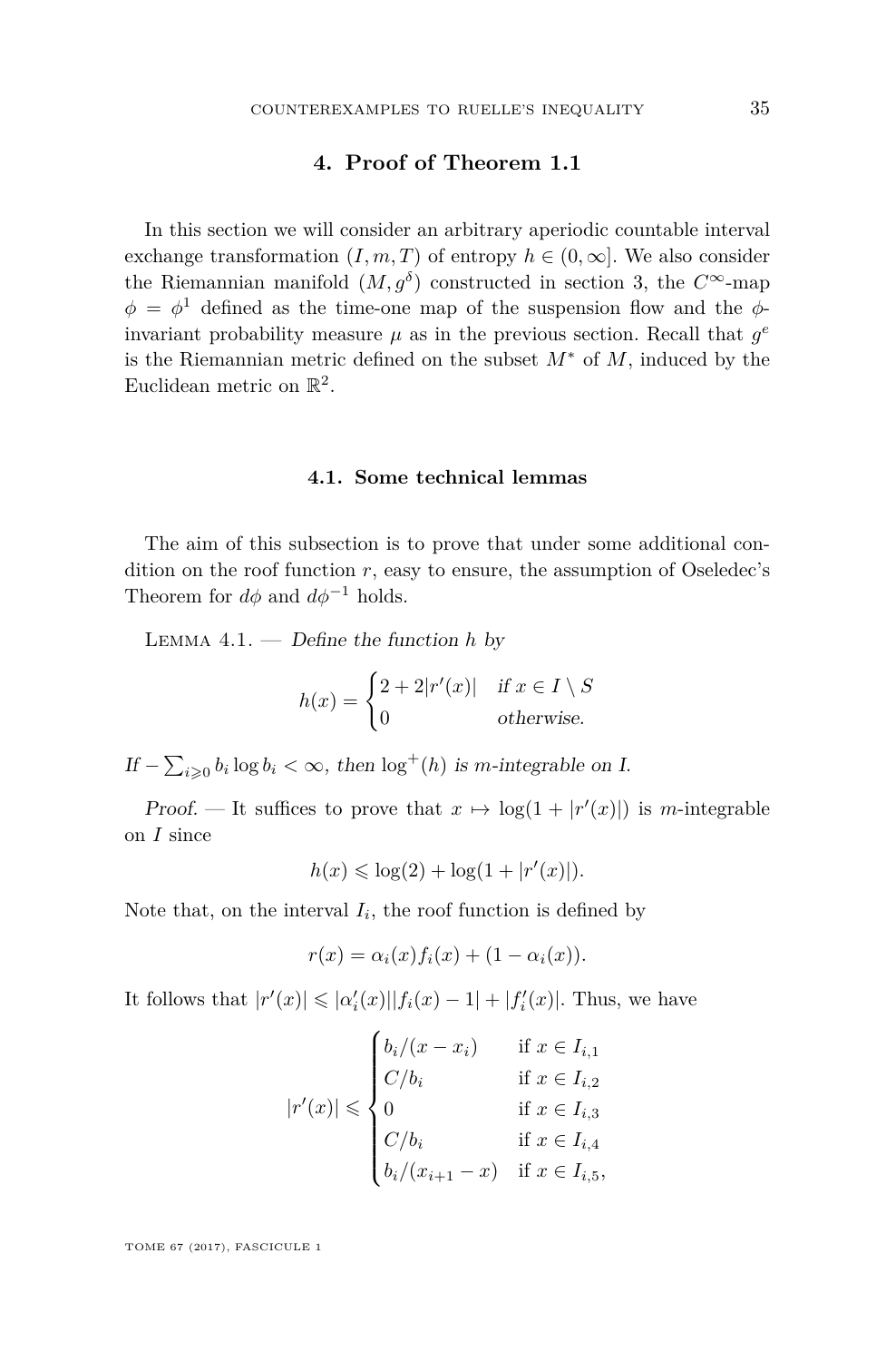where  $C \geq 1$  is a constant depending on  $\sup_{x \in \mathbb{R}} |\alpha'(x)| < \infty$ . In particular, we obtain

$$
\int_{0}^{1} \log^{+}(1+|r'(x)|)dx = \sum_{i=0}^{\infty} \sum_{k=1}^{5} \int_{I_{i,k}} \log(1+|r'(x)|)dx
$$
  
\n
$$
\leqslant \sum_{i=0}^{\infty} \left( \int_{I_{i,1}} \log\left(1+\frac{b_i}{x-x_i}\right) dx + \int_{I_{i,2}} \log(1) dx + \int_{I_{i,3}} \log(1) dx + \int_{I_{i,4}} \log\left(1+\frac{C}{b_i}\right) dx + \int_{I_{i,5}} \log\left(1+\frac{b_i}{x_{i+1}-x}\right) dx \right)
$$
  
\n
$$
\leqslant \sum_{i=0}^{\infty} (3+\log(2C))l_i - b_i \log(b_i)
$$
  
\n
$$
\leqslant 3 + \log(2C) - \sum_{i=0}^{\infty} b_i \log(b_i)
$$
  
\n
$$
< +\infty.
$$

The above proof shows that the assumption  $-\sum_{i\geqslant 0} b_i \log b_i < \infty$  is crucial. If the interval exchange transformation has positive entropy  $h > 0$ , it follows from Proposition [2.2](#page-4-0) that  $-\sum_{i=0}^{\infty} l_i \log l_i = \infty$ , so that we cannot choose  $b_i$  uniformly proportional to  $l_i$  if we want  $-\sum_{i\geqslant 0} b_i \log b_i < \infty$ .

<span id="page-14-0"></span>LEMMA 4.2. — If  $-\sum_{i\geqslant 0} b_i \log b_i < \infty$ , then

$$
\int \log^+ \|d\phi\|_e d\mu < \infty \quad \text{and} \quad \int \log^+ \|d\phi^{-1}\|_e d\mu < \infty.
$$

Proof. — Notice that the set  $M^* \cap \phi^{-1}(M^*)$  is a set of full  $\mu$ -measure, so that we can suppose that  $z \in M^* \cap \phi^{-1}(M^*)$ . In local coordinates the differential application  $d_z f$  is represented by the identity if  $z \in \{[x, y] \in$  $M: -r(T^{-1}x) < y < r(x) - 1$ } and the matrix

$$
\left(\begin{array}{cc}1&0\\-2r'(x)&1\end{array}\right),\end{array}
$$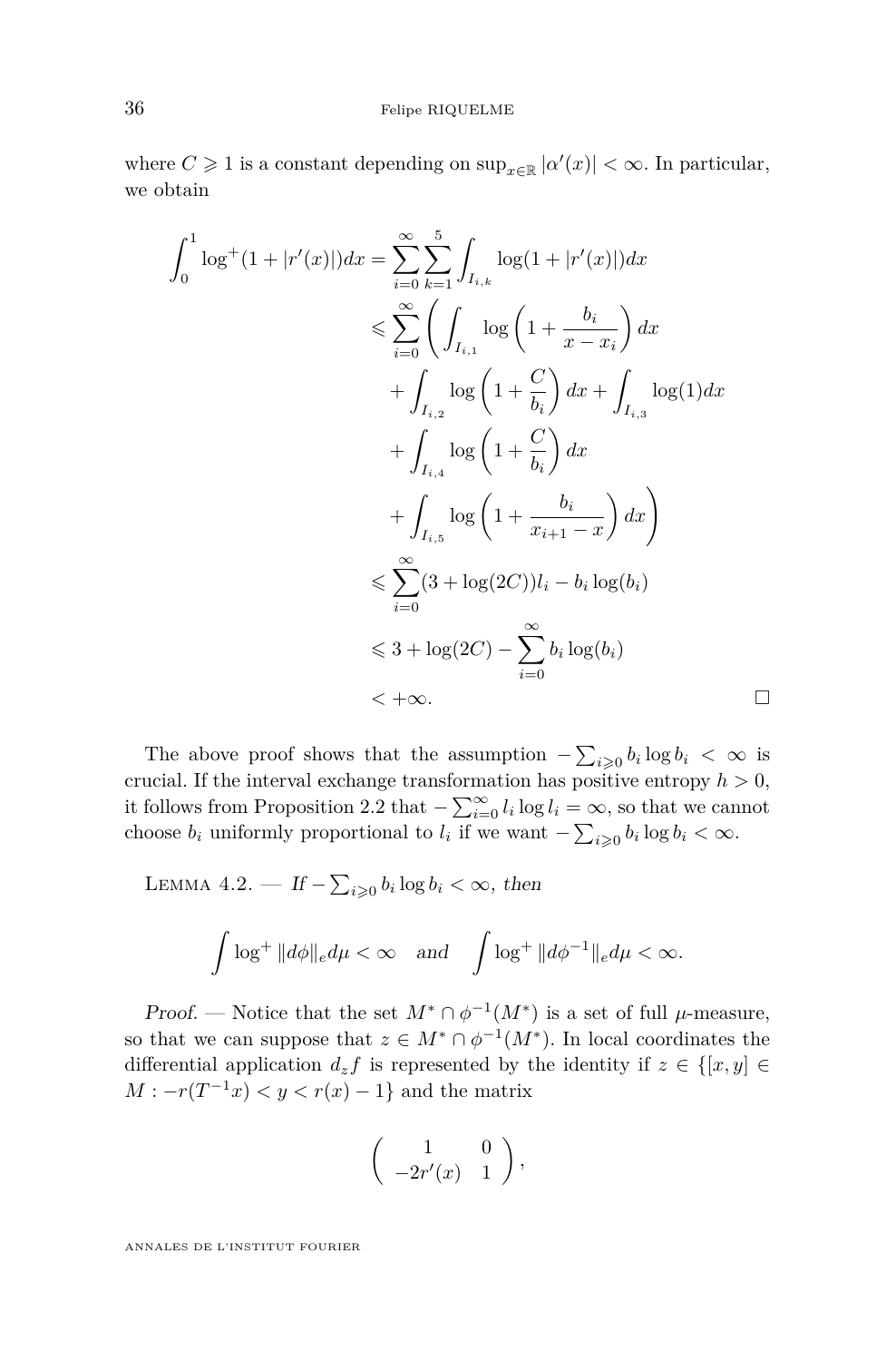if  $z \in \{[x,y] : r(x) - 1 < y < r(x)\}\.$  In particular, we have  $||d_z\phi||_e \leq$  $2 + 2|r'(x)|$ , so that we obtain

$$
\int \log^+ \|d\phi\|_e d\tilde{\mu} = \int_0^1 \int_{r(x)-1}^{r(x)} \log^+ \|d_z\phi\|_e dy dx
$$
  
\n
$$
\leq \int_0^1 \int_{r(x)-1}^{r(x)} \log^+(2+2|r'(x)|) dy dx
$$
  
\n
$$
= \int \log^+(h) dm
$$
  
\n
$$
< +\infty.
$$

Lemma [4.1](#page-13-1) implies that the last integral is finite. The proof of the finiteness for the second integral is similar.

The conclusion of Lemma [4.2](#page-14-0) involves the norm  $||d\phi||_e$ , but we need to work with  $\|d\phi\|_{\delta}$ .

## <span id="page-15-0"></span>LEMMA 4.3. — If  $-\sum_{i\geqslant 0} b_i \log b_i < \infty$ , then  $\int \log^+ \|d\phi\|_{\delta} d\mu < \infty$  and  $\int \log^+ \|d\phi^{-1}\|_{\delta} d\mu < \infty$ .

*Proof.* — From Inequality  $(3.2)$ , we obtain

$$
\int \log^+ \|d_z\phi\|_{\delta} d\mu(z) \leq \int \log^+ (\beta(z) \|d_z\phi\|_e) d\mu(z)
$$
  

$$
\leq \int \log^+ \|d_z\phi\|_e d\mu(z) + \int \log^+ \beta(z) d\mu(z).
$$

The first integral is finite thanks to Lemma [4.2.](#page-14-0) For the second integral, we have

$$
\int \log^+ \beta d\tilde{\mu} = \int_0^1 \int_{-r(T^{-1}x)}^{-r(T^{-1}x)+\delta} \log^+ \beta([x, y]) dy dx \n+ \int_0^1 \int_{r(x)-(1+\delta)}^{r(x)} \log^+ \beta([x, y]) dy dx \n\leq (1+2\delta) \int_0^1 2 \log(2 + 2|r'(x)|) + \log(2 + 2|r'(Tx)|) dx \n= 3(1+2\delta) \int \log^+(h) dm.
$$

The last equality follows from the fact that *T* preserves the Lebesgue measure  $dx$  on  $(0, 1)$ . Lemma [4.1](#page-13-1) allows to conclude the proof of Lemma [4.3](#page-15-0) for  $\Vert d\phi \Vert_{\delta}$ . The proof of the finiteness for the second integral is similar.  $\Box$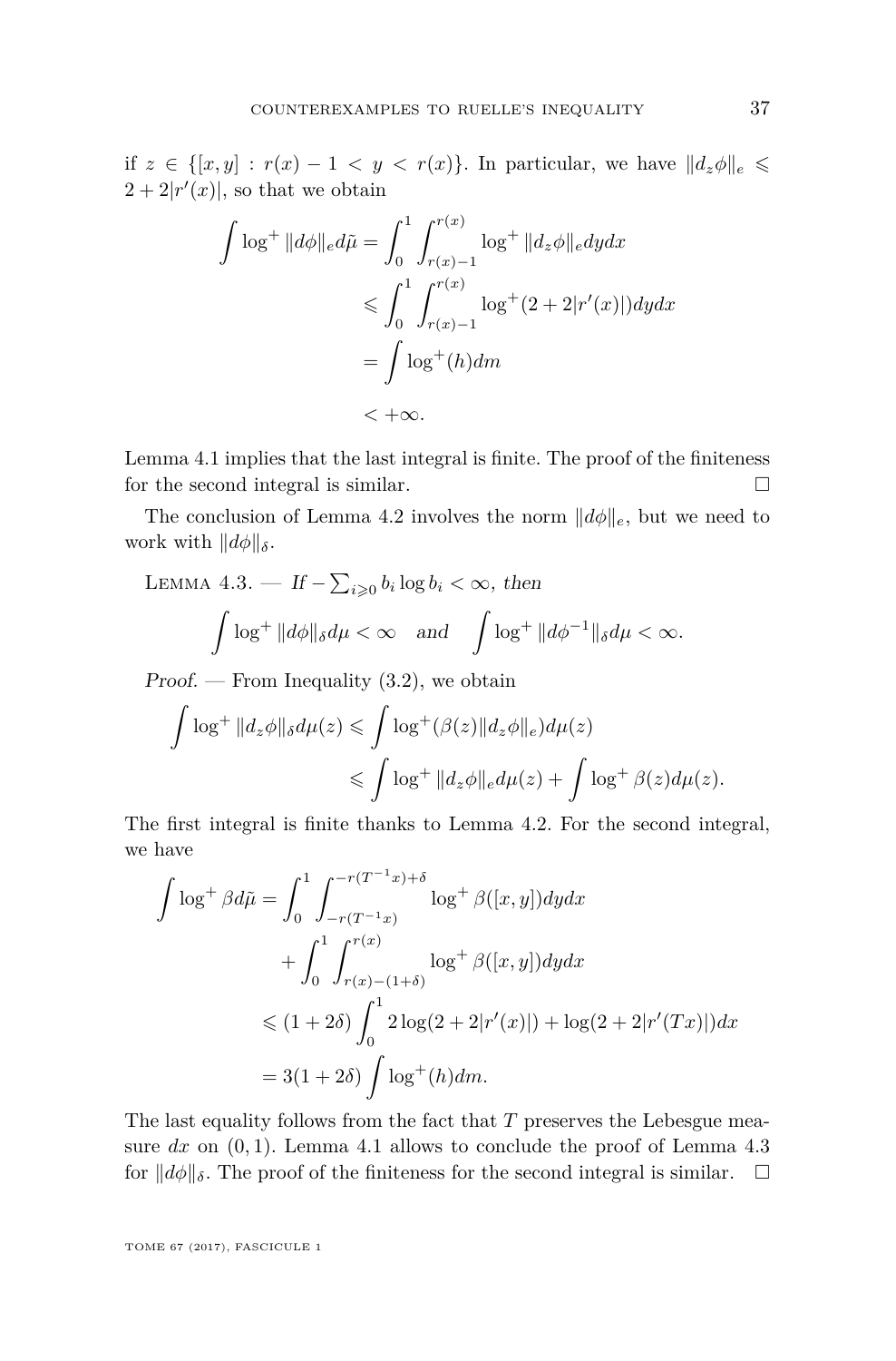#### **4.2.** The case  $h = \infty$

Our initial goal is to find a counterexample to Ruelle's inequality for a diffeomorphism of a noncompact manifold. Suppose that the measuretheoretic entropy of  $T$  with respect to  $m$  is infinite. Since the roof function *r* is *m*-integrable, it follows from Abramov's formula that the entropy of the suspension flow  $h_{\mu}(\phi)$  is infinite. Choose the  $b_i$ 's such that  $-\sum_{i\geqslant 0} b_i \log b_i < \infty$ . Lemma [4.3](#page-15-0) above ensures that Oseledec's Theorem applies, so that there exists almost-everywhere Lyapunov exponents satisfying

$$
\int \chi^+ d\mu < \infty.
$$

In particular, the measure-theoretic entropy of  $\phi$  with respect to  $\mu$  is greater than the sum of the positive Lyapunov exponents. This contradicts Ruelle's inequality.

#### **4.3. Computation of Lyapunov exponents**

In order to prove that the Lyapunov exponents for  $g^{\delta}$  are  $\mu$ -a.e. equal to zero, we will first calculate the Lyapunov exponents for the Riemannian metric  $g^e$  on  $M^*$ . As  $M^*$  is not a  $\phi$ -invariant set, we actually have to work on the set  $\bigcap_{k\in\mathbb{Z}}\phi^k(M^*)$ , which is a set of full *µ*-measure. The key to compute the Lyapunov exponents for  $g^e$  will be Lemma [4.4](#page-16-0) ([\[1,](#page-18-1) Proposition 2.3.1) below. This lemma needs the ergodicity of the map  $\phi$ , which is not necessarily satisfied. In fact, since *T* is ergodic, the flow  $(\phi^t)$  is obviously ergodic. This does not imply that all maps  $\phi^t$ , for fixed *t*, are ergodic. But there always exist infinitely many  $t \in \mathbb{R}$  such that  $\phi^t$  is ergodic (see [\[6,](#page-19-7) Theorem 3.2]).

Let  $\tau$  be an ergodic time for the flow  $(\phi^t)$ , that is, the map  $\phi^{\tau}$  is ergodic with respect to  $\mu$ . The definition of Lyapunov exponents implies that every Lyapunov exponent for the map  $\phi^{\tau}$  is of the form  $\tau \lambda_i$ , where  $\lambda_i$  is a Lyapunov exponent for  $\phi = \phi^1$ . In particular, if all Lyapunov exponents of  $\phi^{\tau}$  are equal to zero, the same holds for the Lyapunov exponents of  $\phi$ . Thus, we can suppose without loss of generality that  $\phi$  is an ergodic map. We will show that its associated Lyapunov exponents are equal to zero.

<span id="page-16-0"></span>PROPOSITION 4.4 (Aaronson). — Let  $(X, \mathcal{B}, m)$  be a Lebesgue space where *m* is a probability measure. Suppose that  $T: X \to X$  is an ergodic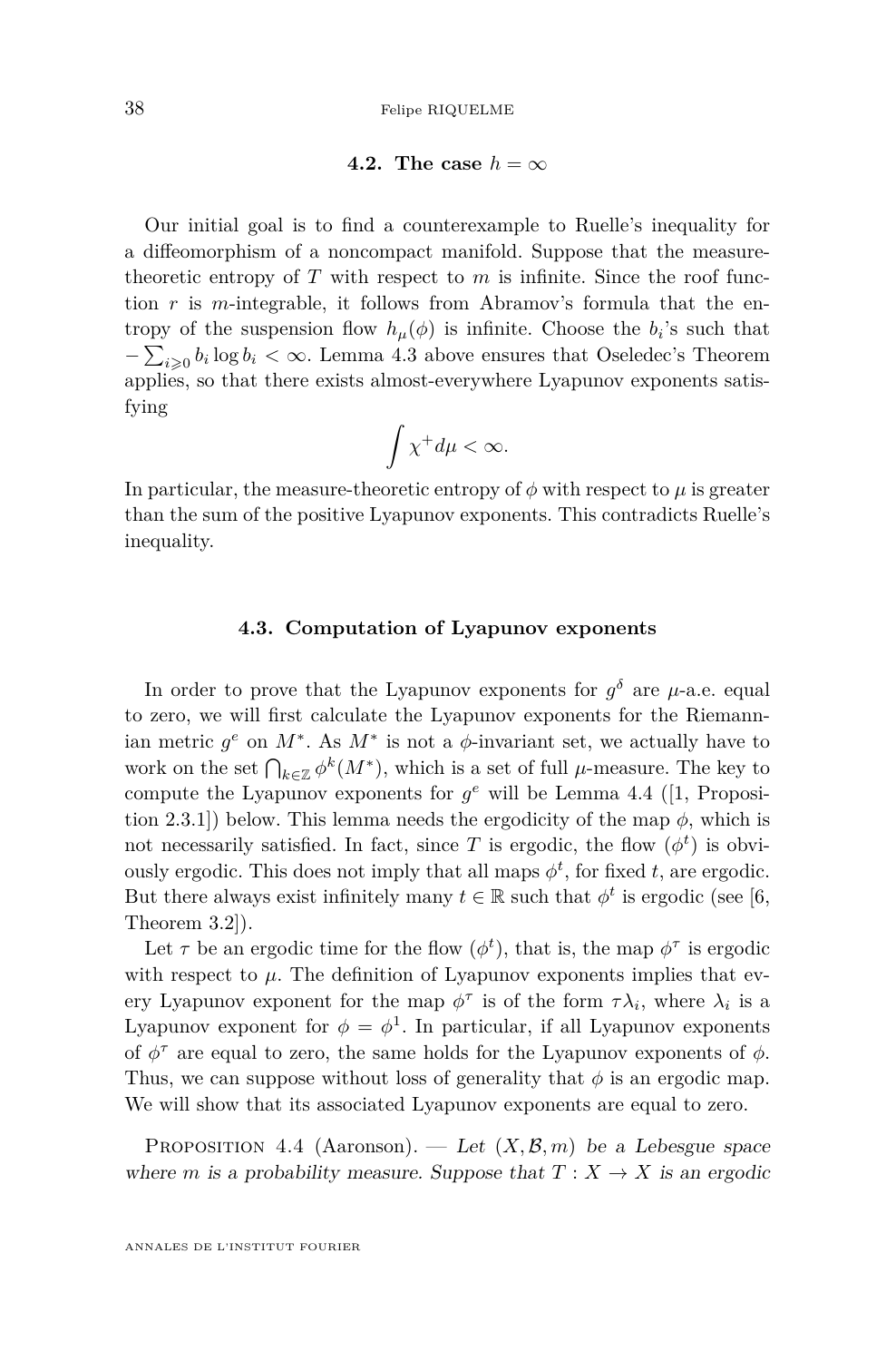transformation preserving *m*. If  $h: X \to \mathbb{R}$  is a measurable function such that  $\int \log^+(|h|) dm < \infty$ , we have

$$
\lim_{n \to \infty} \frac{1}{n} \log^+ \left| \sum_{i=0}^{n-1} h(T^i x) \right| = 0
$$

for *m*-almost every  $x \in X$ .

Proof of Theorem [1.1.](#page-2-0) — Choose for all  $i \geq 0$  a constant  $0 < b_i < l_i/2$ , so that  $-\sum_{i\geqslant 0} b_i \log b_i < \infty$ . Let  $z = [x, y] \in \bigcap_{k \in \mathbb{Z}} \phi^k(M^*)$ . For all  $n \geqslant 0$ , let  $k(n) \leq n-1$  be the positive integer such that  $\phi^{n}(z) = [T^{k(n)}x, y']$  for some  $y' \in (-r(T^{k(n)-1}x), r(T^{k(n)}x))$ . Hence, we have

$$
||d_z\phi^n||_e \leq 2 + 2\sum_{i=0}^{k(n)} |r'(T^i x)|
$$
  

$$
\leq \sum_{i=0}^{k(n)} (2 + 2|r'(T^i x)|) \leq \sum_{i=0}^{n-1} h(T^i x).
$$

From Proposition [4.4,](#page-16-0) we obtain for  $\mu$ -almost every  $z \in M$ 

$$
\lim_{n \to \infty} \frac{1}{n} \log^+ \|d_z \phi^n\|_e \le \lim_{n \to \infty} \frac{1}{n} \log^+ \left(\sum_{i=0}^{n-1} h(T^i x)\right)
$$

$$
= 0.
$$

In particular, the positive Lyapunov exponents for  $\phi$ , with respect to  $g^e$ , are *µ*-a.e. equal to zero since for all  $v \in T_zM$  we have

$$
\lim_{n \to \infty} \frac{1}{n} \log \| d_z \phi^n(v) \|_{\phi^n z} \leq \lim_{n \to \infty} \frac{1}{n} \log (\| d_z \phi^n \|_e \|v\|^e)
$$

$$
= \lim_{n \to \infty} \frac{1}{n} \log \| d_z \phi^n \|_e = 0.
$$

The same argument for  $\phi^{-1}$  implies that the negative Lyapunov exponents for  $\phi$ , with respect to  $g^e$ , are  $\mu$ -a.e. equal to zero.

Let  $\lambda^{\delta}(z, v)$  be the Lyapunov exponent for  $z \in M$  in the direction of  $v \in T_zM$  with respect to the metric  $g^{\delta}$ . If  $z = [x, y] \in \bigcap_{k \in \mathbb{Z}} \phi^k(M^*)$ , we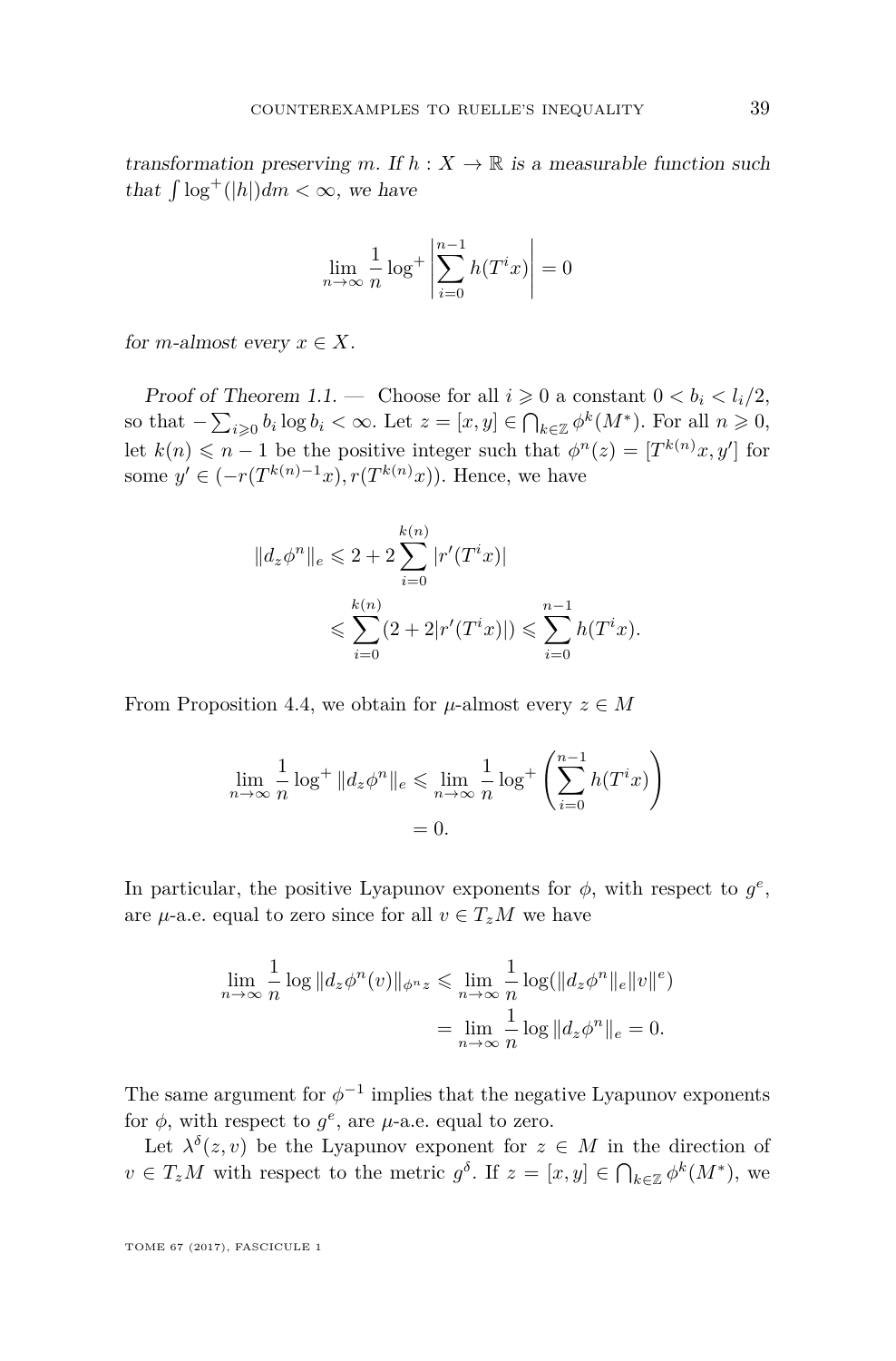have

$$
\lambda^{\delta}(z, v) = \lim_{n \to \infty} \frac{1}{n} \log ||d_z \phi^n(v)||_{\phi^n z}^{\delta}
$$
  
\n
$$
\leq \lim_{n \to \infty} \frac{1}{n} \log ||d_z \phi^n||_{\delta} ||v||_{z}^{\delta}
$$
  
\n
$$
= \lim_{n \to \infty} \frac{1}{n} \log ||d_z \phi^n||_{\delta}
$$
  
\n
$$
\leq \lim_{n \to \infty} \frac{1}{n} \log(2 + 2|r'(x)|)
$$
  
\n
$$
+ \lim_{n \to \infty} \frac{1}{n} \log \max\{(2 + 2|r'(x)|), (2 + 2|r'(T^{k(n)}x)|)\}
$$
  
\n
$$
+ \lim_{n \to \infty} \frac{1}{n} \log ||d_z \phi^n||_e
$$
  
\n
$$
= \lim_{n \to \infty} \frac{1}{n} \log h(T^{k(n)}x).
$$

Since the function  $\log^+ h$  is *m*-integrable, Birkhoff Ergodic Theorem implies

$$
0 \leqslant \lim_{n \to \infty} \frac{1}{n} \log h(T^{k(n)}x) = \lim_{n \to \infty} \frac{k(n)}{n} \frac{1}{k(n)} \log h(T^{k(n)}x)
$$

$$
\leqslant \lim_{n \to \infty} \frac{1}{k(n)} \log(h(T^{k(n)}x))
$$

$$
= 0,
$$

for *m*-almost every  $x \in I$ . Hence, the positive Lyapunov exponents for  $\phi$ , with respect to  $g^{\delta}$  are  $\mu$ -a.e. are equal to zero. The same argument for  $\phi^{-1}$ implies this fact for the negative Lyapunov exponents.

From Abramov's formula we have

$$
h_{\mu}(\phi) = \frac{h}{2 \int r dm}.
$$

Using the fact that  $h_{\mu}(\phi^s) = |s| h_{\mu}(\phi)$  for all  $s \in \mathbb{R}$ , we have

$$
h_{\mu}(f) = h,
$$

for  $f = \phi^2 \int r dm$ . Since the Lyapunov exponents for f are equal to zero  $\mu$ -a.e., the conclusion of Theorem [1.1](#page-2-0) follows.

#### BIBLIOGRAPHY

- <span id="page-18-1"></span>[1] J. Aaronson, An introduction to infinite ergodic theory, Mathematical Surveys and Monographs, vol. 50, American Mathematical Society, Providence, RI, 1997, xii+284 pages.
- <span id="page-18-0"></span>[2] P. Arnoux, D. S. Ornstein & B. Weiss, "Cutting and stacking, interval exchanges and geometric models", Israel J. Math. **50** (1985), no. 1-2, p. 160-168.